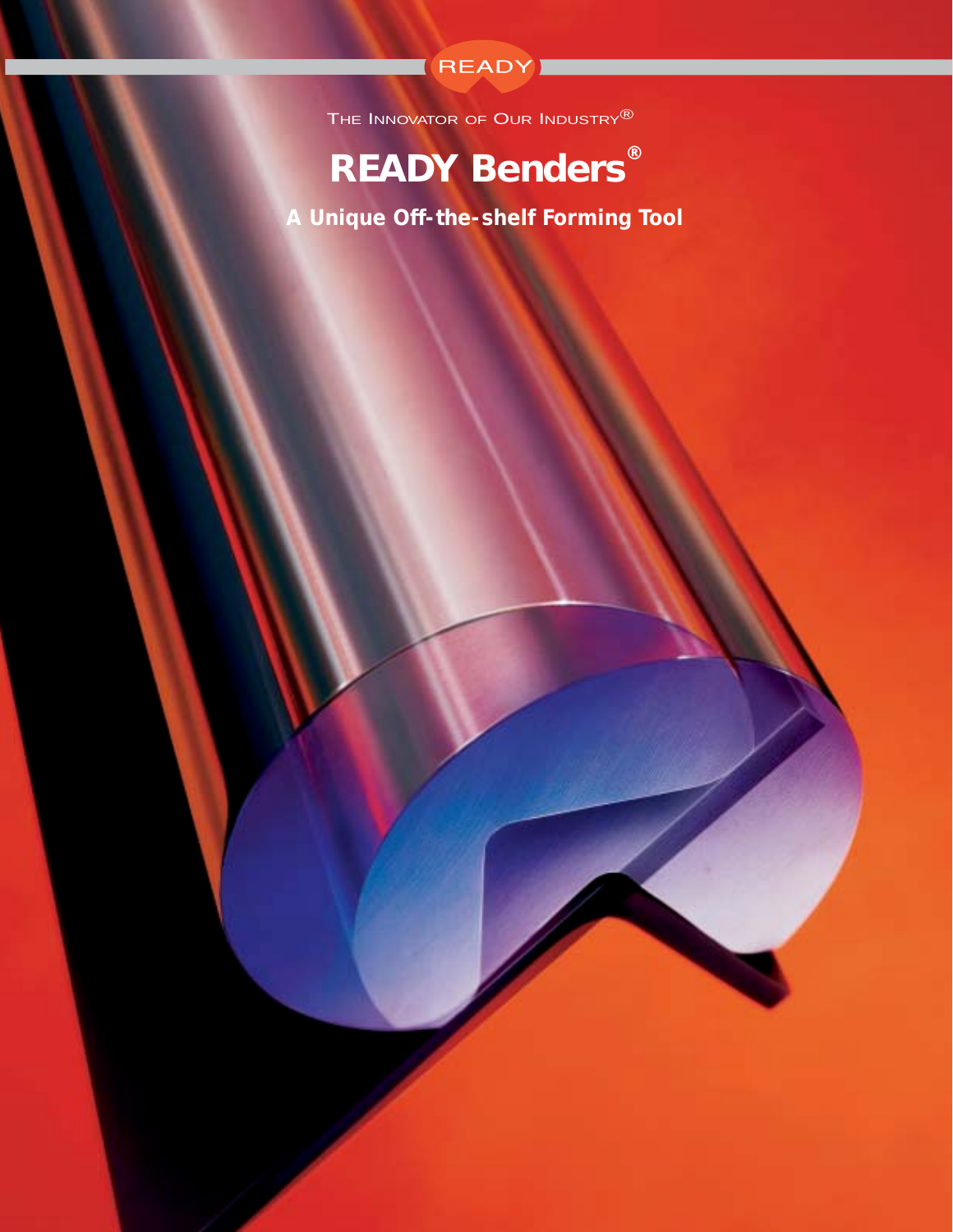### **READY Benders® The smart alternative to wipe tooling.**



Clamp - contact



Bend - midstroke



Overbend - die closed

## **READY Is Proud to Offer Its Enhanced Line of Patented READY Benders**®

READY

## **Precise Rotary Forming Motion**

• "Benders" transfer the vertical movement of any press into a precise, rotary forming motion. This allows the bender to easily overbend past 90° to counter material springback, a distinct mechanical advantage.

• READY Benders<sup>®</sup> give tool designers and metal stampers a way to produce tooling that holds consistent part angle tolerances, especially when higher volume production is required.

## **Standard In Stock Benders**

• This catalog explains how standard benders form 90° bends in virtually any press working situation, from intricate progressive dies

running at 250 spm, to large, fully automated panel forming machines.

• Our READY Bender<sup>®</sup> is designed specifically to replace most wipe tooling applications. This catalog explains why Benders are the better choice for you.

• Almost any length bend in practically any thickness of metal can be made using either in stock benders or by specifying your special requirements.

## **Special READY Benders®**

• The bender is a highly efficient method of producing a wide range of different forms in metal. We make special benders, quoted by application. Use the worksheet on the back cover and fax prints for a quotation.



READY Benders® are now available in longer lengths, up to 36" in most sizes.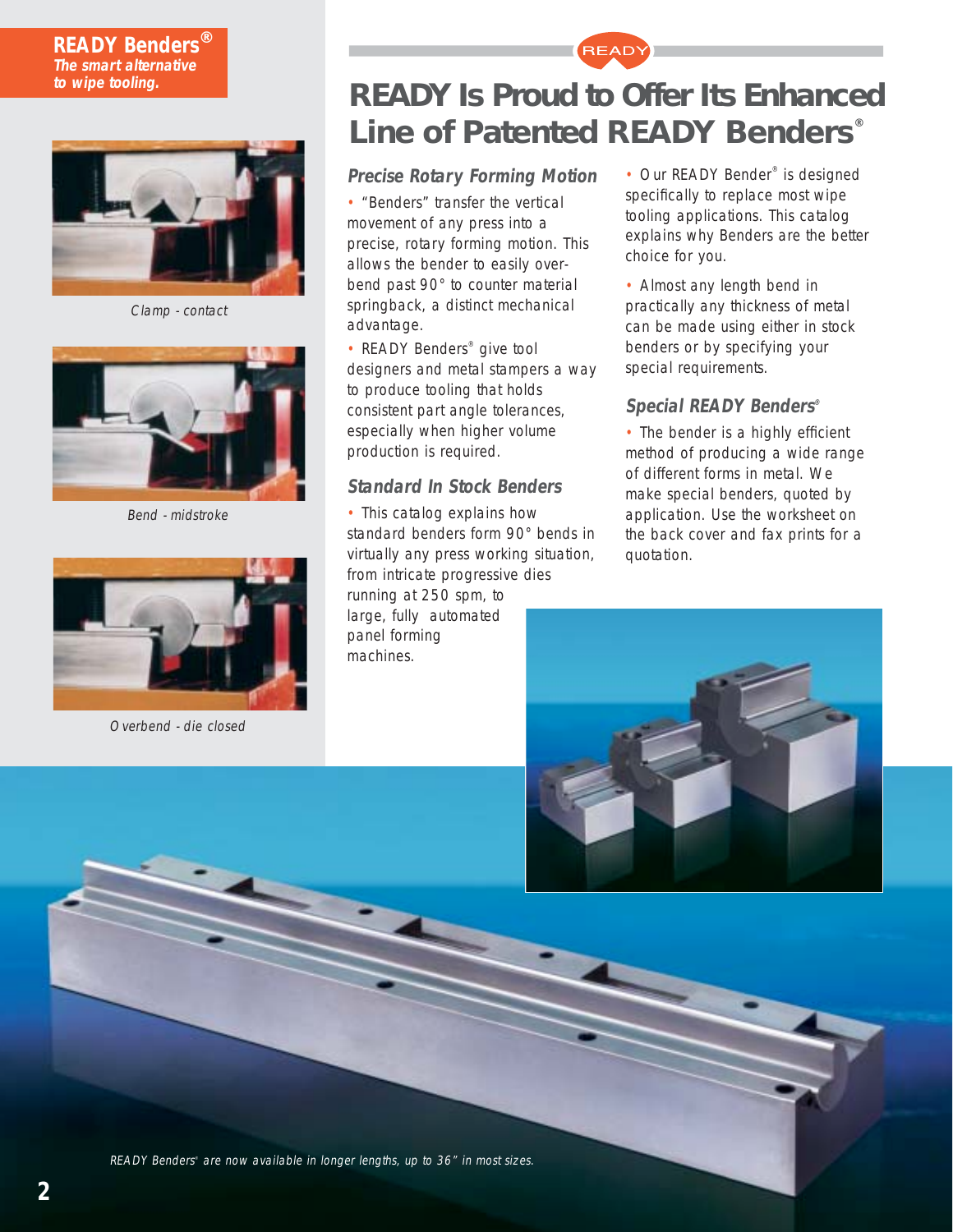## **Three Reasons Toolmakers and Stampers Specify READY Benders®**

## **1. Benders increase part quality**

- Hold  $\pm$  1/2° angle tolerance, no "coining" required
- Overbend up to 120° in one press stroke
- Benders are more tolerant of material thickness variations
- Hold consistent leg heights, eliminate cams and re-strikes
- Hole locations near bends are usually not distorted
- Form prepainted and decorative metal without tool marks
- Ideal for forming high strength steel and aluminum
- Form narrow channels and short leg bends
- **2. Benders reduce tooling costs**
	- Less expensive than wipe tooling compare the costs for yourself.
	- Reduce operations and eliminate die stations
	- Decrease forming tonnage by 50% to 80%
	- The "Hemmer", page 11, reduces operations and costs

## **3. Benders work better in production and form metal consistently**

• Compare the forming action:

## **READY Benders® standard off the shelf**



• self-contained form station



• rotary action is gentle





- overbend for springback
- consistent angles, leg heights, hole locations
- internal spring returns rocker



**Wipe Tooling tryout and regrind**

> scrapes and galls on up

> > strokes

• bottom to "coin" radii **inconsistent** angles, leg heights, hole locations

material can hump or slide

• costly extras needed

**11 Pad Benders ........................... READY Benders® - Inch: READY High Production READY High Production READY High Production Popular Bender Options**

#### **Bender Location and Design Formulas**

**12 • "K" Dimension ..................**

- **12 • Tonnage Formula ................**
- **12 General Bend Allowance ....**

**13 and Locating Benders .............. Installing, Adjusting**

**14 READY Benders® - Metric ........**

**15 In Stock Lengths ...................... READY Benders® - Metric:**

**16 Benders - Metric ...................... READY High Production** 

**17 Benders - Metric: In Stock Lengths READY High Production** 

**18 Benders - Metric: Custom Lengths READY High Production** 

**19 and Test Bending Service ......... READY Bender Applications**

**Index**

| READY Benders® - Inch  4 |  |  |  |  |
|--------------------------|--|--|--|--|
|--------------------------|--|--|--|--|

**5 In Stock Lengths .......................**

**6 Benders - Inch ..........................**

**7 Benders - Inch: In Stock Lengths ...**

**8 Benders - Inch: Custom Lengths ...**

**9 Compact READY® Benders .......**

- **10 • Dart Stiffeners ....................**
- **10 • Tooth Benders .....................**
- **10 Over Square Benders ..........**
- **11 The "Hemmer" ........................**

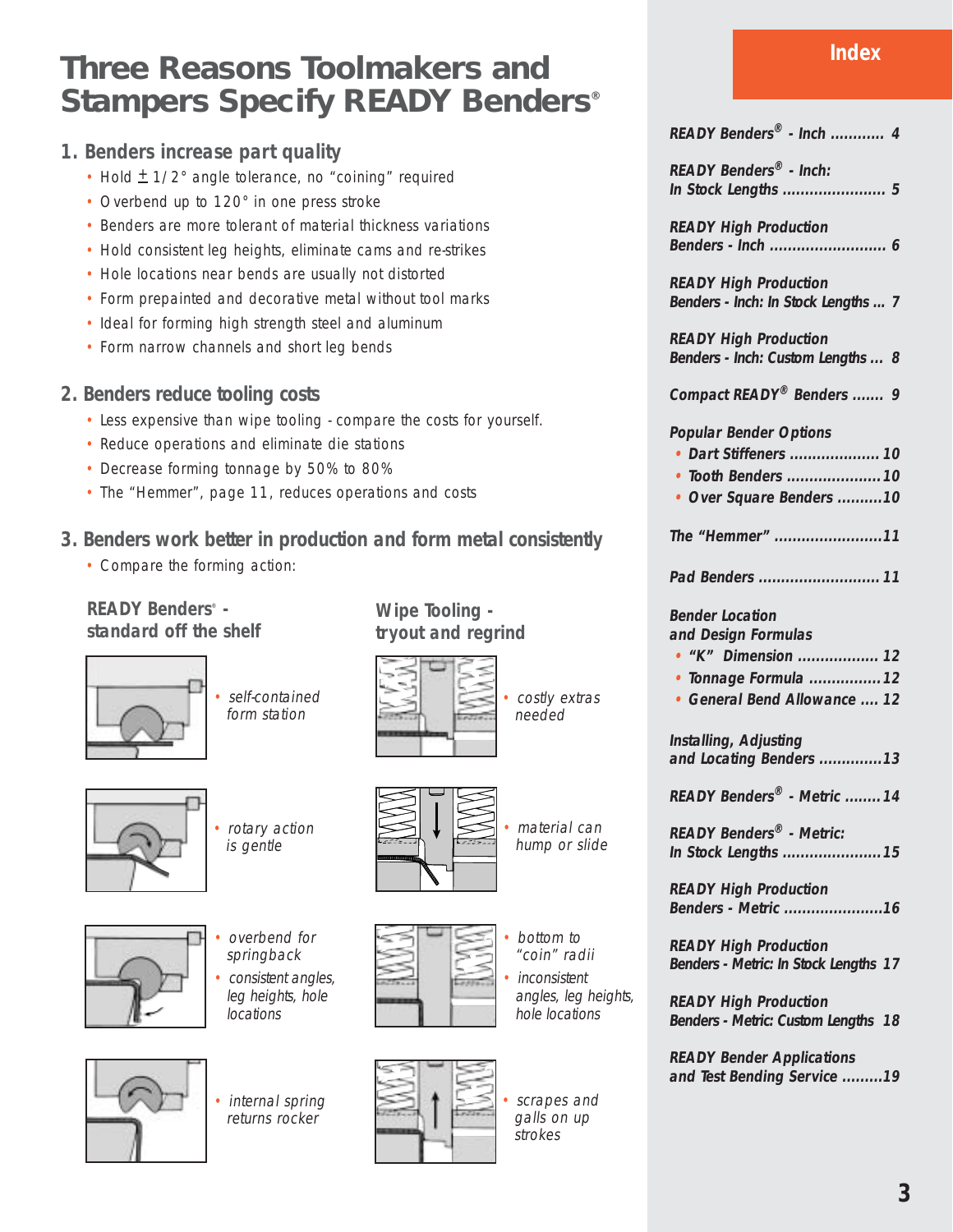# **NCHREADY Benders®**

- **Benders are now less expensive than wipe tooling. Designed to produce up to one million parts, ideal for most stamping dies.**
- **In stock lengths: 12", 24" and up to 36" long.**
- **Segment stock lengths to reduce your tooling budget; quick delivery.**
- **Custom lengths available, specify.**

#### **Features:**

- **1. Rockers:** fully hardened (Rc 56 to 62), S-7 tool steel.
- **2. Saddles:** machinable thru hardened steel; mounting holes left for diemaker to locate where needed. See mounting hole patterns on READY High Production Bender series, pages 6 to 8 for suggestions.
- **3.** Saddle socket is coated for lubrication and long life. Saddle has flush mount lube fittings.
- **4.** Rockers and saddles are CNC ground for precision and interchangeability.
- **5.** Rocker angle is 87° on all standard benders. This allows for 3° of overbend to produce consistent 90° forms in mild steel. Harder steel or larger part radii may require more overbend. Rocker angles can be specified at time of order or altered by the diemaker. See page 10 about oversquare bends.



### **Standard READY Bender® - Inch**



**READY** 

### **Selecting Standard Benders:**

- **1.** Find the PT you are forming in top row of chart below. Read down (vertically) for all data. Verify the PH check (specials can bend shorter PH's).
- **2.** Note minimum and maximum lengths (X) in chart below. Custom lengths are available. Use in stock lengths whenever possible for quick delivery. Longer lengths achieved by butting units endto-end, .010" gap between.



Standard benders form a 90° bend in mild steel. The PR should roughly equal the PT. If you have questions or need a special quotation, please fax the worksheet on back cover with prints.

| Part<br><b>Thickness</b><br>$\overline{A}$<br>(PT) | .010″ .042″   | .043" .075"                                                                          | $.076"$ . 120"    | $.121''$ . $.164''$ | .165".209″          | .210".250"                |  |  |  |  |
|----------------------------------------------------|---------------|--------------------------------------------------------------------------------------|-------------------|---------------------|---------------------|---------------------------|--|--|--|--|
| Gage<br><b>Thickness</b>                           | 25 to 19      | 19 to 14                                                                             | 14 to 11          | 11 to 8             | 8 <sub>to</sub> 5   | 5 to $1/4''$              |  |  |  |  |
| Part Height<br>$\downarrow$                        | .250''        | .390''                                                                               | .580"             | .775''              | .970″               | 1.160''                   |  |  |  |  |
| Check (PH)                                         |               | To use standard benders, PH should exceed these dimensions. Fax prints for specials. |                   |                     |                     |                           |  |  |  |  |
| <b>In Stock</b><br>Lengths, $X =$                  | 12''.24''     | $12''$ , $24''$                                                                      | 12", 24",<br>36'' | 12", 24",<br>36''   | 12'', 24'',<br>36'' | $12''$ , $24''$ ,<br>36'' |  |  |  |  |
| Minimum Length (X)<br>(Gib Length GL)              | 1.125''       | 1.500''                                                                              | 2.000''           | 2.500"              | 3.000''             | 3.500''                   |  |  |  |  |
| Maximum Length (X)                                 | 24"           | 24''                                                                                 | 36''              | 36''                | 36''                | 36''                      |  |  |  |  |
| <b>MODEL</b><br><b>CALLOUT</b>                     | <b>HIB 62</b> | <b>HIB 100</b>                                                                       | <b>HIB 150</b>    | <b>HIB 200</b>      | <b>HIB 250</b>      | <b>HIB 300</b>            |  |  |  |  |

| $\overline{\phantom{0}}$                    | Rocker<br><b>Diameter</b><br>87° Angle | .625''  | 1.000'' | 1.500"  | 2.000'' | 2.500"  | 3.000"  |
|---------------------------------------------|----------------------------------------|---------|---------|---------|---------|---------|---------|
|                                             | Saddle<br>Width<br>(SW)                | 2.125"  | 2.875'' | 3.875'' | 4.875"  | 5.875"  | 6.875'' |
| ↞                                           | Saddle<br>to Front<br>(SF)             | .750″   | 1.125'' | 1.500'' | 1.875'' | 2.250"  | 2.750'' |
|                                             | Saddle<br>to Key<br>(SK)               | 1.375'' | 1.750'' | 2.375"  | 3.000'' | 3.625'' | 4.125"  |
| I¢                                          | Saddle<br><b>Height</b><br>(SH)        | .875''  | 1.375'' | 1.875'' | 2.375'' | 2.875"  | 3.375'' |
| $\overline{\circ}$                          | Gib<br>Length<br>(GL)                  | 1.125'' | 1.500'' | 2.000"  | 2.500"  | 3.000"  | 3.500'' |
| <b>Rocker Dimensions</b><br>$B \rightarrow$ | (B)<br>$\overline{\mathbf{f}}_t$       | .212''  | .339''  | .508″   | .678″   | .848″   | 1.017'' |
|                                             | (C)                                    | .195″   | .312''  | .468"   | .624″   | .780"   | .936"   |
| ال−                                         | $\mathsf{U}\mathsf{)}$                 | .242''  | .387''  | .581''  | .774''  | .968"   | 1.161'' |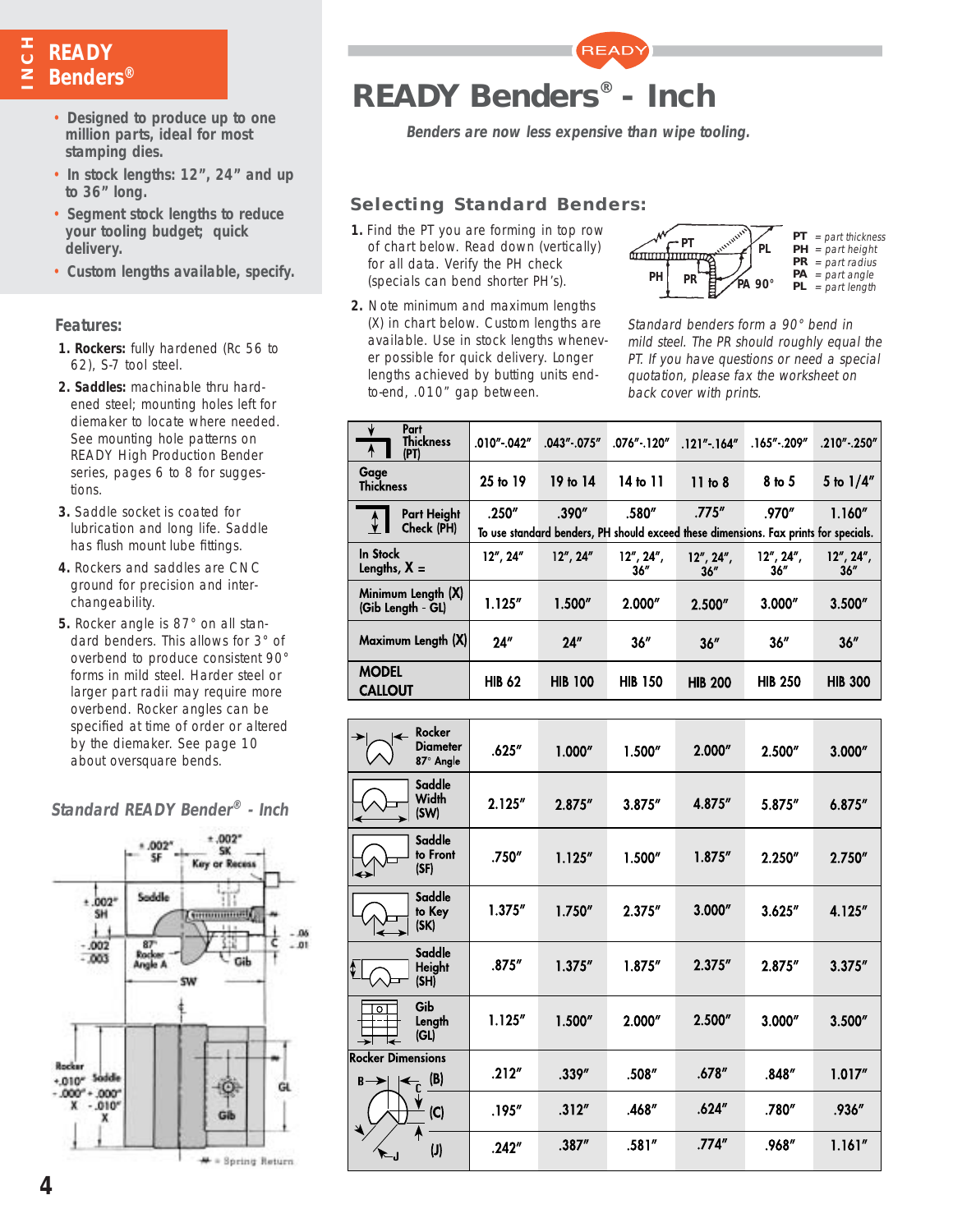## **READY Benders®- Inch: in stock lengths 12", 24" and in some styles 36" long.**

- **Designed so you can segment to shorter custom lengths.**
- **Minimum segment size is the Gib Length (GL).**
- **Custom lengths available, specify.**

**HIB 62: 12" and 24" lengths in stock, 5/8" Diameter Rocker**



**HIB 100: 12" & 24" lengths in stock, 1" Diameter Rocker**



**HIB 150: 12", 24" & 36" lengths in stock, 1 1/2" Diameter Rocker**



**HIB 200, 250 and 300: 12", 24" & 36" lengths in stock, 2", 2 1/2" and 3" Diameter Rockers**



## **Length Segmenting:**

- **1.** 12" lengths are shown (left). 24" and 36" lengths are a repeating pattern of the 12" length.
- **2.** Minimum segmenting size is the GL (gib length) dimension. Each segment needs a gib to retain rocker. Spring returns are marked by  $\bar{*}$ and are under gibs.

### **How to Segment:**

- **1.** Remove rocker by taking out set screw/lube fitting. Rotate rocker to remove the spring return plunger mechanism and rocker.
- **2.** Rocker is fully hardened (Rc 56- 62). Cut with wire machine or best way to precise length/size.
- **3.** Saddle is machinable. Cut with wire machine or best way to precise length.
- **4.** CAUTION: Thoroughly de-burr and clean saddle and rocker. Make sure no chips or dirt remain in saddle/rocker spring return pockets before reassembly.
- **5.** Reassemble and check to make sure rocker returns easily when rotated.

## **READY Can Segment:**

- **1.** You must purchase the entire 12", 24" or 36" length and specify the segment dimensions. The remaining pieces are shipped with the tooling unless specified otherwise. No rebates on unused pieces.
- **2.** Cost per precision cut: HIB 62, 100: \$50.00, USD, per cut All larger: \$65.00, USD, per cut

| Order Example:            |                                   |                                |  |  |  |  |  |
|---------------------------|-----------------------------------|--------------------------------|--|--|--|--|--|
| HIB                       | 100                               | $X = 24"$                      |  |  |  |  |  |
| READY<br>Model<br>Callout | Rocker<br>Diameter<br>$^{\prime}$ | Specify<br>Length<br>of Bender |  |  |  |  |  |

 $\frac{1}{2}$  = spring return

 $GL = gib$  length

Flush mount lube fittings at end of spring return.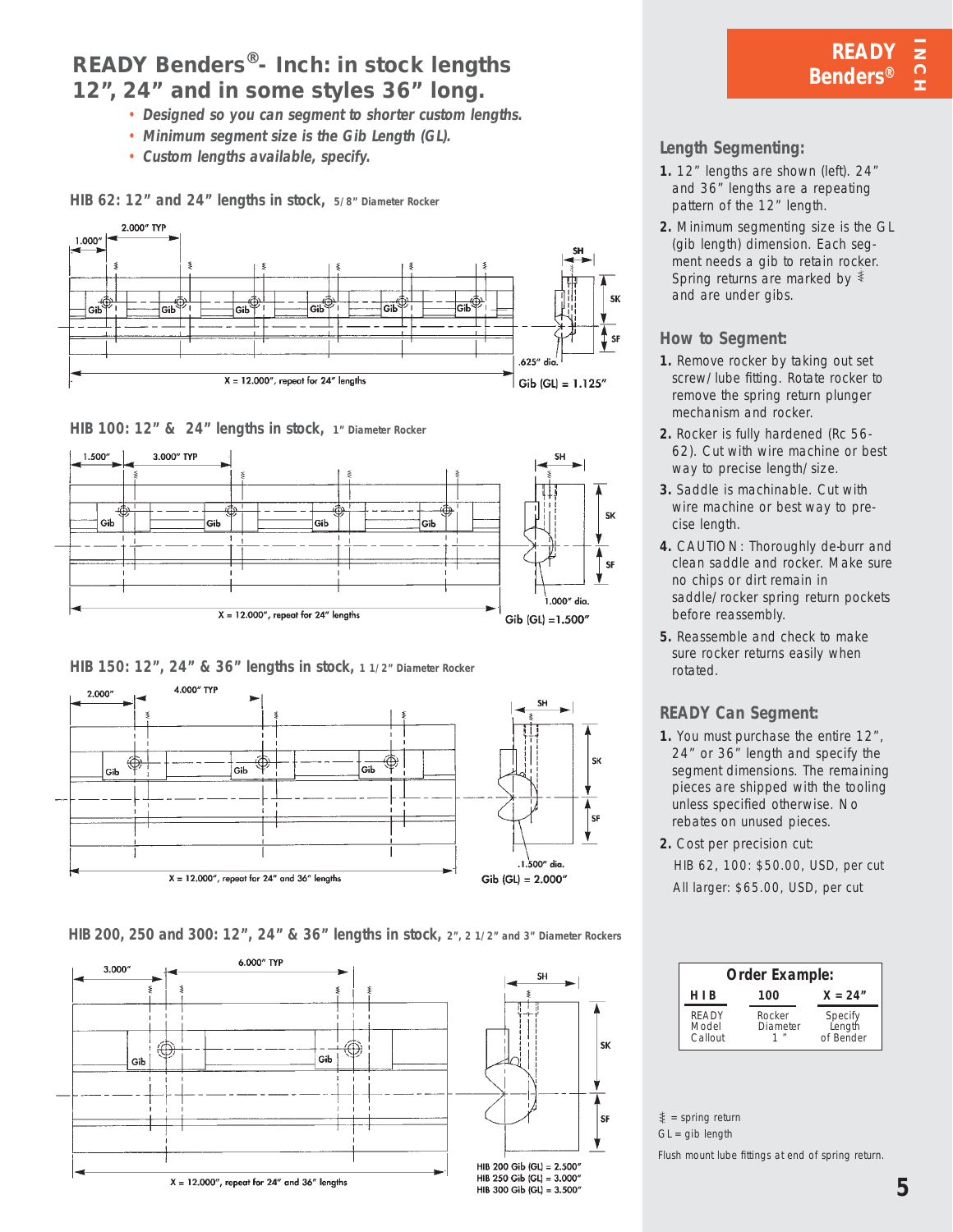## **E** READY High<br>**z** Production B **Production Benders**

- **Use when production exceeds a million parts, ideal for most stamping dies.**
- **In stock lengths, see page 7. Now available up to 36" long.**
- **For custom lengths, see page 8.**

#### **Features:**

- **1. Rockers:** fully hardened (Rc 56 to 62), S-7 tool steel.
- **2. Saddles:** fully hardened,(Rc 48 to 52) A-2 tool steel. Counterbored mounting holes per patterns on pages 7 and 8. Flush mount lube fittings.
- **3.** Rockers and saddles are CNC ground for precision and interchangeability.
- **4.** Rocker angle is 87° on all standard benders. This allows for 3° of overbend to produce consistent 90° forms in mild steel. Harder steel or larger part radii may require more overbend. Rocker angles can be specified at time of order or altered by the diemaker. See page 10 about oversquare bends.



- Tapped mounting holes available as specials.
- For metric mounting holes, see READY High Production Benders, pages 16 to 18.



**READ** 

**Our highest production bender - now available up to 36"**

## **Selecting Standard Benders:**

- **1.** Find the PT you are forming in top row of chart below. Read down (vertically) for all data. Verify the PH check (specials can bend shorter PH's).
- **2.** Note minimum and maximum lengths (X) in chart below. Custom lengths are available. Use in stock lengths whenever possible for quick delivery. Longer lengths achieved by butting units endto-end, .010" gap between.



Standard benders form a 90° bend in mild steel. The PR should roughly equal the PT. If you have questions or need a special quotation, please fax the worksheet on back cover with prints.

| Part<br>▾<br><b>Thickness</b><br>PΠ                  | $.010-.042"$                  | $.043 - 075$                                    | $.076^{\circ}$ - 120°      | $.121-.164"$      | $.165^{\circ}$ - . $209^{\circ}$                                                              | $.210-.250"$      |
|------------------------------------------------------|-------------------------------|-------------------------------------------------|----------------------------|-------------------|-----------------------------------------------------------------------------------------------|-------------------|
| Goge<br><b>Thickness</b>                             | 25 to 19                      | 19 to 14                                        | 14 to 11                   | 11 to 8           | 8 <sub>10</sub> 5                                                                             | 5 to $1/4$ "      |
| <b>Part Height</b><br>$\ddot{\ddot{}}$<br>Check (PH) | .250''                        | .390''                                          | .580"                      | J75"              | .970°<br>To use standard benders, PH should exceed these dimensions. Fax prints for specials. | 1.160''           |
| In Stock<br>Lengths, X =<br>(see page 7)             | 1.125''<br>3.500''<br>6.000'' | 1.500''<br>4.000"<br>$6,000^{\circ}$<br>9.000'' | 2.000*<br>5.000*<br>8.000* | 2.500''<br>7.000" | 3.000"<br>7.000*                                                                              | 3.500''<br>6.000" |
| Minimum Length (X)<br>(Gib Length - GL)              | 1.125''                       | 1.500''                                         | 2.000*                     | 2.500''           | 3.000''                                                                                       | 3.500''           |
| Maximum Length X                                     | 24"                           | 24"                                             | 36"                        | 36''              | 36"                                                                                           | 36 <sup>n</sup>   |
| <b>MODEL</b><br><b>CALLOUT</b>                       | <b>REC 62</b>                 | <b>REC 100</b>                                  | <b>REC 150</b>             | <b>REC 200</b>    | <b>REC 250</b>                                                                                | <b>REC 300</b>    |

| Rocker<br><b>Diameter</b><br>(87 <sup>+</sup> Angle) | .625''            | 1.000''         | 1.500'' | 2.000''            | 2.500'' | 3.000'' |
|------------------------------------------------------|-------------------|-----------------|---------|--------------------|---------|---------|
| Saddle<br>Width<br>(SW)                              | 2.125''           | 2.875''         | 3.875'' | 4.875''            | 5.875"  | 6.875'' |
| Saddle<br>to Front<br>(SF)                           | .750*             | 1.125''         | 1.500'' | 1.875''            | 2.250'' | 2.750'' |
| Saddle<br>to Key<br>(SK)                             | 1.375''           | $1.750^{\circ}$ | 2.375'' | 3.000 <sup>o</sup> | 3.625'' | 4.125"  |
| Saddle<br>H<br>Height<br>(SH)                        | .875 <sup>7</sup> | 1.375''         | 1.875'' | 2.375''            | 2.875'' | 3.375'' |
| Gib<br>$\circ$<br>Length<br><b>IGU</b>               | 1.125''           | 1.500''         | 2.000"  | $2.500^{\circ}$    | 3.000'' | 3.500'' |
| <b>Rocker Dimensions</b><br> B <br>B                 | .212''            | .339"           | $.508*$ | .678''             | .848''  | 1.017'' |
| C                                                    | .195''            | .312''          | .468*   | .624''             | .780"   | .936''  |
| 비                                                    | .242 <sup>o</sup> | $.387*$         | .581''  | .774''             | .968''  | 1.161'' |

### **Standard READY High Production Bender**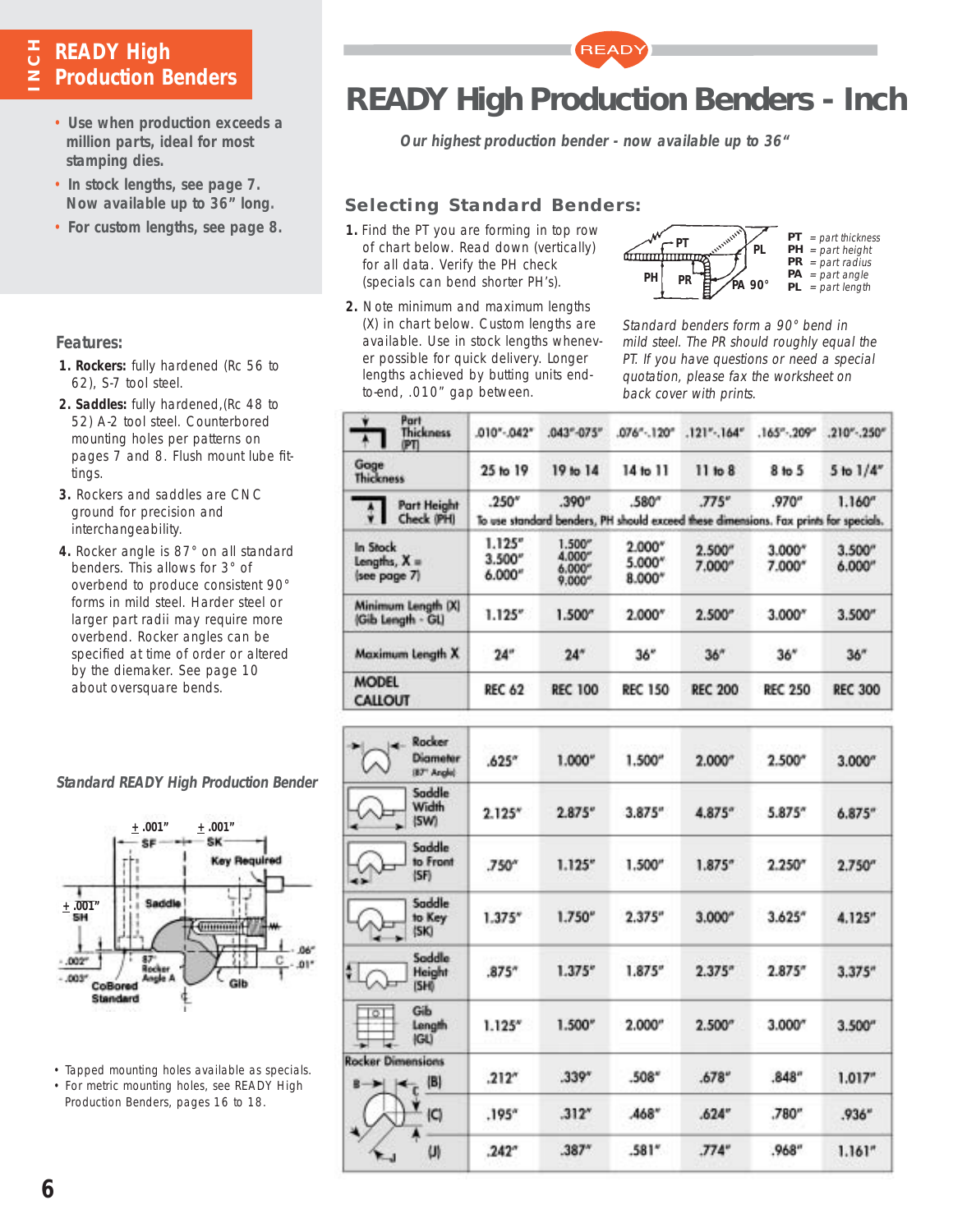## **READY High Production Benders - Inch: in stock lengths**

• **Our highest production bender.**

• **Custom lengths up to 24" or 36" long available, see page 8.**



### **Mounting Hole Locations**

Hole patterns can be used by diemakers for similar length benders that do not come with mounting holes.

| <b>Model</b><br>Callout | Length<br><b>Style</b> | Χ<br>Length | B       | $\mathsf C$ | D       | E       | F       | <b>SHCS</b><br>size |
|-------------------------|------------------------|-------------|---------|-------------|---------|---------|---------|---------------------|
|                         | AA                     | 1.125''     | .562''  | .354''      | .354''  | 1.181'' | .551''  | #10                 |
| <b>REC 62</b>           | cc                     | 3.500"      | 1.750'' | 1.514''     | .875''  | 1.181'' | .551''  | #10                 |
|                         | DD                     | 6.000"      | 3.000"  | 2.764"      | 1.500"  | 1.181"  | .551''  | #10                 |
|                         | AA                     | 1.500''     | .750"   | .472"       | .472"   | 1.476'' | .846''  | 1/4"                |
|                         | BB                     | 4.000"      | 2.000"  | 1.724''     | 1.724'' | 1.476"  | .846''  | 1/4"                |
| <b>REC 100</b>          | cc                     | 6.000"      | 3.000"  | 2.645"      | 1.500"  | 1.476'' | .846''  | 1/4"                |
|                         | <b>DD</b>              | 9.000"      | 4.500"  | 4.146"      | 2.250"  | 1.476'' | .846''  | 1/4"                |
|                         | AA                     | 2.000"      | 1.000"  | .669"       | .669"   | 1.969"  | 1.181'' | 5/16"               |
| <b>REC 150</b>          | <b>BB</b>              | 5.000"      | 2.500"  | 2.028"      | 2.028"  | 1.969"  | 1.181'' | 5/16"               |
|                         | cc                     | 8.000"      | 4.000"  | 3.409"      | 2.000"  | 1.969"  | 1.181'' | 5/16"               |
|                         | AA                     | 2.500"      | 1.250"  | .846''      | .846''  | 2.598"  | 1.476"  | 3/8"                |
| <b>REC 200</b>          | <b>BB</b>              | 7.000"      | 3.500"  | 2.909"      | 2.909"  | 2.598"  | 1.476'' | 3/8"                |
|                         | AA                     | 3.000"      | 1.500"  | .984"       | .984"   | 3.110"  | 1.732"  | 1/2"                |
| <b>REC 250</b>          | <b>BB</b>              | 7.000"      | 3.500"  | 2.791"      | 2.791"  | 3.110"  | 1.732"  | 1/2"                |
|                         | AA                     | 3.500"      | 1.750'' | 1.280''     | 1.280"  | 3.642"  | 2.244"  | 1/2"                |
| <b>REC 300</b>          | <b>BB</b>              | 6.000"      | 3.000"  | 2.291"      | 2.291"  | 3.642"  | 2.244"  | 1/2"                |

**Tolerances Held**

 $X =$  saddle length  $+.000$ "/  $-.010"$ 

 $X =$  rocker length<br>+.010"/ –.000"

Screw locations held  $±$  .005"

| Order Example:                   |                                         |                                |  |  |  |  |  |  |
|----------------------------------|-----------------------------------------|--------------------------------|--|--|--|--|--|--|
| RFC.<br>$X = DD$<br>100          |                                         |                                |  |  |  |  |  |  |
| <b>READY</b><br>Model<br>Callout | Rocker<br>Diameter<br>$^{\prime\prime}$ | Specify<br>Length<br>of Bender |  |  |  |  |  |  |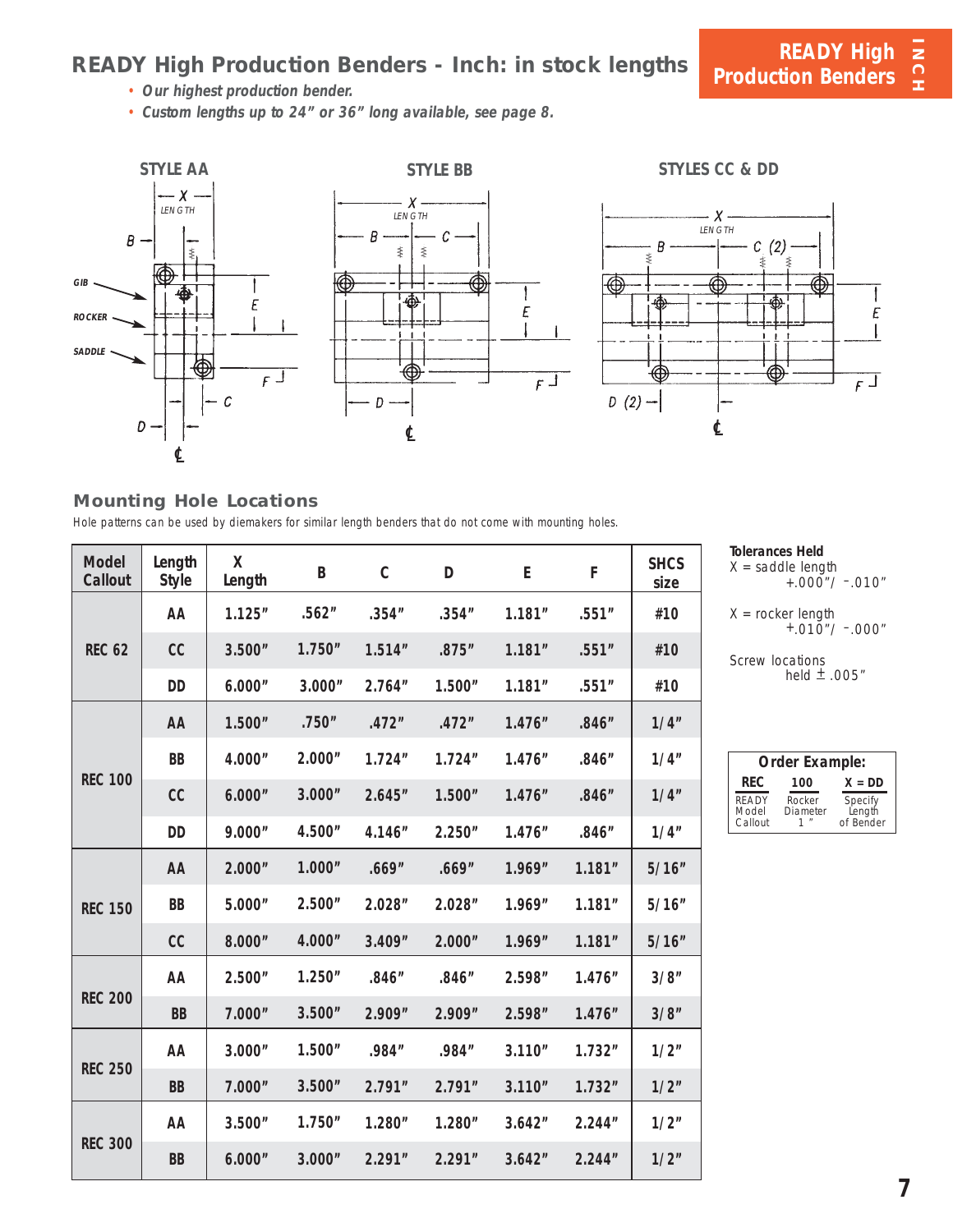## **NCH**<br>**Z** Production B **Production Benders**

- **READY'S CNC grinding technology delivers custom lengths up to 36" long at attractive prices.**
- **Longer lengths achieved by butting two or more units end-toend, .010" gap.**

## **REC 62, 100 and 150 Repeating Hole Patterns (for 5/8", 1", and 1 1/2" Diameter Rockers)**





## **REC 200, 250 and 300 Repeating Hole Patterns (for 2", 2 1/2", and 3" Diameter Rockers)**

**READY High Production Benders -**

**READY** 

• **Specify your desired length (X) and READY will deliver.**

**Inch: Custom Lengths**

• **Now available up to 36" long.**



| Model and<br><b>Rocker Diameter</b>        | "X"<br>Length            | A        | B       | c               | D          | E          | <b>SHCS</b><br>size |
|--------------------------------------------|--------------------------|----------|---------|-----------------|------------|------------|---------------------|
| $5/8$ " dia.<br><b>REC 62</b>              | lengths                  | .354''   | 1.181'' | .551''          | $X'' + 8$  | $X'' + 4$  | #10                 |
| <b>REC 100</b><br>1" dia.                  | $6 - 12''$               | A72"     | 1.476'' | .846''          | $X'' + 8$  | $X^* + 4$  | 1/4                 |
| <b>REC 150</b><br>11/2" dia.               |                          | .669"    | 1.969'' | 1.181''         | $X^* + 6$  | $X'' + 3$  | 5/16                |
| <b>REC 62</b><br>$5/8$ " dia.              | lengths                  | .354''   | 1.181'' | .551''          | $X'' + 12$ | $X'' + 6$  | #10                 |
| <b>REC 100</b><br>$1"$ dia.                | $12.5 - 24''$            | A72"     | 1.476'' | .846"           | $X'' + 12$ | $X'' + 6$  | 1/4                 |
| <b>REC 150</b><br>11/2" dia.               |                          | .669"    | 1.969"  | 1.181''         | $X'' + 10$ | $X'' + 5$  | 5/16                |
| <b>REC 62</b><br>$5/8$ " dia.              |                          | .354''   | 1.181'' | .551"           | $X^* + 16$ | $X'' + 8$  | #10                 |
| <b>REC 100</b><br>$1"$ dia.                | lengths<br>$24.5 - 36''$ | A72"     | 1.476'' | 846"            | $X'' + 16$ | $8 + 7X^*$ | 1/4                 |
| <b>REC 150</b><br>11/2" dia.               |                          | .669"    | 1.969*  | 1.181''         | $X'' + 14$ | $*X^* + 7$ | 5/16                |
| <b>REC 200</b><br>$2*$ dia.                |                          | 1.240"   | 2.598"  | 1.476''         | $X'' + 4$  | $X'' + 2$  | 3/8                 |
| <b>REC 250</b><br>21/2" dia.               | lengths<br>$8 - 12^{n}$  | 1.378"   | 3.110'' | 1.732''         |            |            | 1/2                 |
| <b>REC 300</b><br>3 <sup>*</sup> dia.      |                          | $1.575*$ | 3.642'' | $2.244^{\circ}$ |            |            | 1/2                 |
| <b>REC 200</b><br>$2"$ dia.                |                          | 1.240"   | 2.598"  | 1.476''         |            |            | 3/8                 |
| <b>REC 250</b><br>21/2" dia.               | lengths<br>$12.5 - 24''$ | $1.378*$ | 3.110"  | 1.732''         | $X'' + 6$  | $*x* + 3$  | 1/2                 |
| <b>REC 300</b><br>$3"$ dia.                |                          | 1.575"   | 3.642'' | $2.244^{\circ}$ |            |            | 1/2                 |
| <b>REC 200</b><br>$2"$ dia.                |                          | 1.240"   | 2.598"  | 1.476''         |            |            | 3/8                 |
| <b>REC 250</b><br>$21/2$ <sup>*</sup> dia. | lengths<br>$24.5 - 36''$ | $1.378*$ | 3.110'' | 1.732''         | $X'' + 10$ | $X'' + 5$  | 1/2                 |
| <b>REC 300</b><br>$3"$ dia.                |                          | $1.575*$ | 3.642'' | 2.244''         |            |            | 1/2                 |

**Minimum/Maximum Lengths:**

- **1.** Charts and drawings showing hole locations start at nominal lengths. Custom lengths start very short, at catalog Gib Length (GL) dimensions.
- **2.** Mounting hole patterns for shorter, custom lengths are available upon request by application.

| RFC 62         | Minimum 1.125" (GL)<br>Maximum 24" |
|----------------|------------------------------------|
| <b>REC 100</b> | Minimum1.500" (GL)<br>Maximum 24"  |
| <b>REC 150</b> | Minimum 2.000" (GL)<br>Maximum 36" |
| <b>RFC 200</b> | Minimum2.500" (GL)<br>Maximum 36"  |
| RFC 250        | Minimum3.000" (GL)<br>Maximum 36"  |
| <b>RFC 300</b> | Minimum3.500" (GL)<br>Maximum 36"  |

**3.** Standard in stock lengths of READY High Production Benders are cataloged on page 7. These ship fast and cost less. The READY Bender® - Inch, pages 4 and 5, is available in custom lengths and can further reduce your tooling budget.

### NOTE:

- Counterbored holes standard, tapped available as specials.
- READY High Production Bender metric, pages 16 to18, is the same product only with metric holes.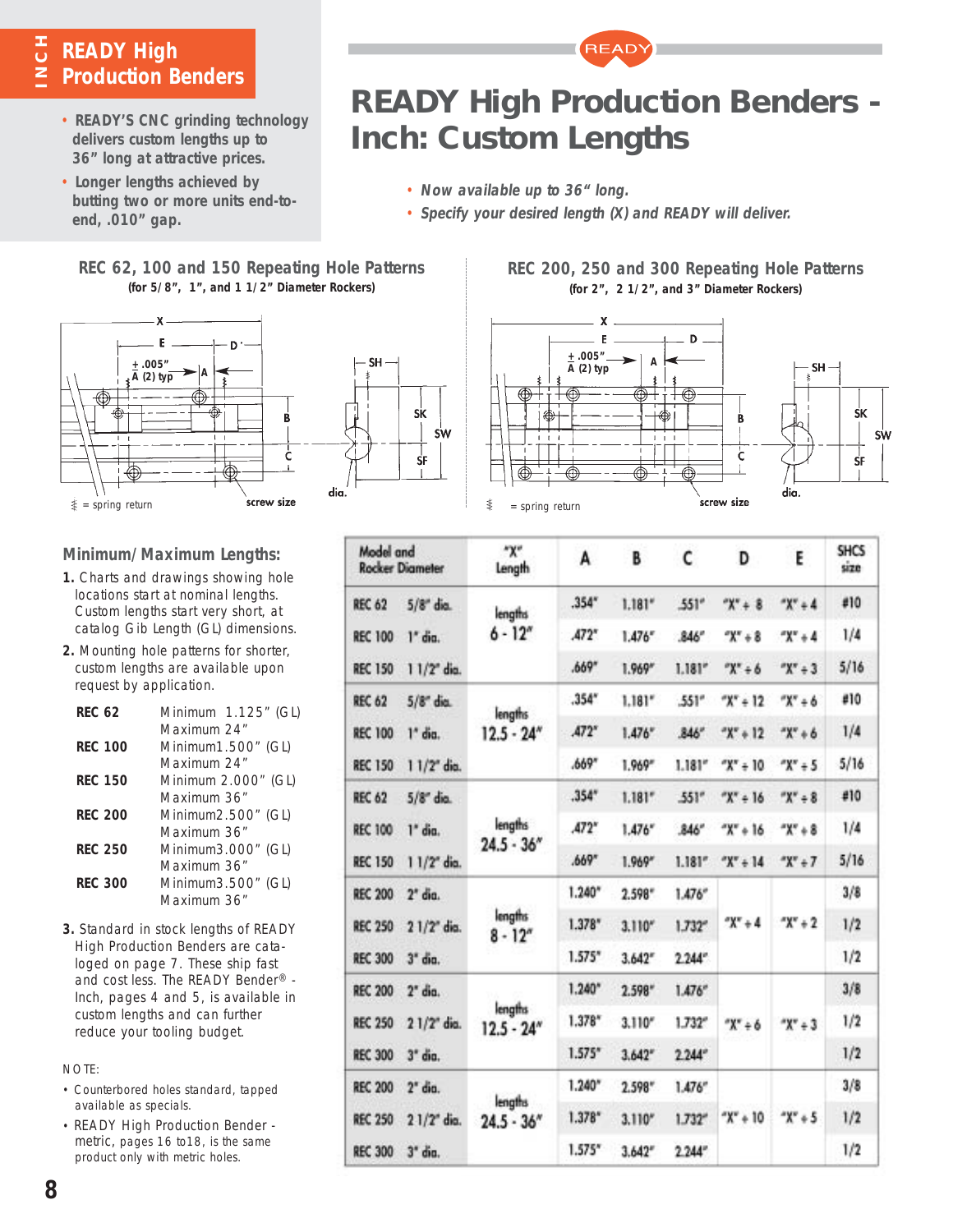# **Compact READY Benders®**

- •**Designed to fit "tight" die spaces, small footprint.**
- Recommended for high production applications.
- Hardened tool steel, all surfaces precision ground. Rockers Rc 56-62. Saddles Rc 48-52. Chase or Yoke mounting by die maker.
- Standards in stock for fast delivery.Special compact benders can be made to your height and length requirements upon request.

**READY** 

The original compact benders called CBT and CLT are not discontinued. See earlier catalog or request a fax sheet to detail the parameters.

## **Selection and Ordering:**

- **1.** Locate the material thickness you are forming on the top row. Read down the column for your data.
- **2.** Longer lengths are achieved by butting units end-to-end.
- **3.** We make special compact benders. Fax the worksheet on the back cover with prints.



**Regular Benders** Note: extended rockers (E) are special

| <b>PART MATERIAL</b>       |           |                         | PART MATERIAL THICKNESS RANGES (inches) |                                 |                       |
|----------------------------|-----------|-------------------------|-----------------------------------------|---------------------------------|-----------------------|
| Mild Steel                 |           | .010" - .042"           | $.043" - .075"$                         | $.076" - .120"$                 | $.121" - .165"$       |
| <b>REGULAR BENDERS</b>     |           |                         |                                         | STANDARD                        |                       |
| Catalog Callout (stocked)  |           | HCBT <sub>62</sub>      | <b>HCBT 100</b>                         | <b>HCBT 150</b>                 | <b>HCBT 200</b>       |
|                            |           |                         | Bender Dimensions                       |                                 |                       |
| Rocker Diameter            | D         | .625                    | 1.000                                   | 1.500                           | 2.000                 |
| Regular Benders            |           | SW x SL 1.000" x 1.000" | 1.500" x 1.500"                         | $2.000''$ x $2.000''$           | $3.000''$ x $3.000''$ |
| Height                     | H         | 2.000"                  | 2.000"                                  | 2.750''                         | 3.000"                |
| Rocker Extension (special) | E         | 1/4"                    | 1/4"                                    | 3/8"                            | 1/2"                  |
| <b>LONG BENDERS</b>        |           |                         |                                         | SPECIAL ORDER                   |                       |
| Catalog Callout (special)  |           | HCLT 62                 | <b>HCLT 100</b>                         | <b>HCLT 150</b>                 | <b>HCLT 200</b>       |
| Long Benders, width        | <b>SW</b> | 1.000"                  | 1.500"                                  | 2.000"                          | 3.000"                |
| Length (specify)           | X         | $1.500" - 3.000"$       |                                         | 2.000" - 4.000" 2.750" - 5.500" | 4.000" - 5.500"       |
| Height (specify)           | н         | $2.000" - 3.000"$       |                                         | 2.000" - 3.000" 2.750" - 3.750" | $3.000" - 4.000"$     |
|                            |           |                         | Designer Dimensions (87° Rocker)        |                                 |                       |
| L to open jaw L, horiz     | B         | .212"                   | .339''                                  | .508''                          | .678″                 |
| L to open jaw flat, vert   | C         | .195"                   | .312"                                   | .468″                           | .624''                |
| L to close jaw L, vert     | J         | .242"                   | .387''                                  | .581''                          | .774''                |
| <b>SHCS</b> screws         |           | $1/4 - 20$              | $5/16 - 18$                             | $5/16 - 18$                     | $1/2 - 13$            |
|                            |           |                         |                                         |                                 |                       |





**Long Benders** Ends of saddles are not ground

## **Take Advantage of the Latest Bender Technology**

READY encourages upgrading to the improved designs detailed in this catalog for best performance, delivery, and lowest tooling costs.We now offer longer one piece full hard benders in lengths up to 36" long.

We make specials too ... use the worksheet on back cover and fax prints.

## **Compact Benders**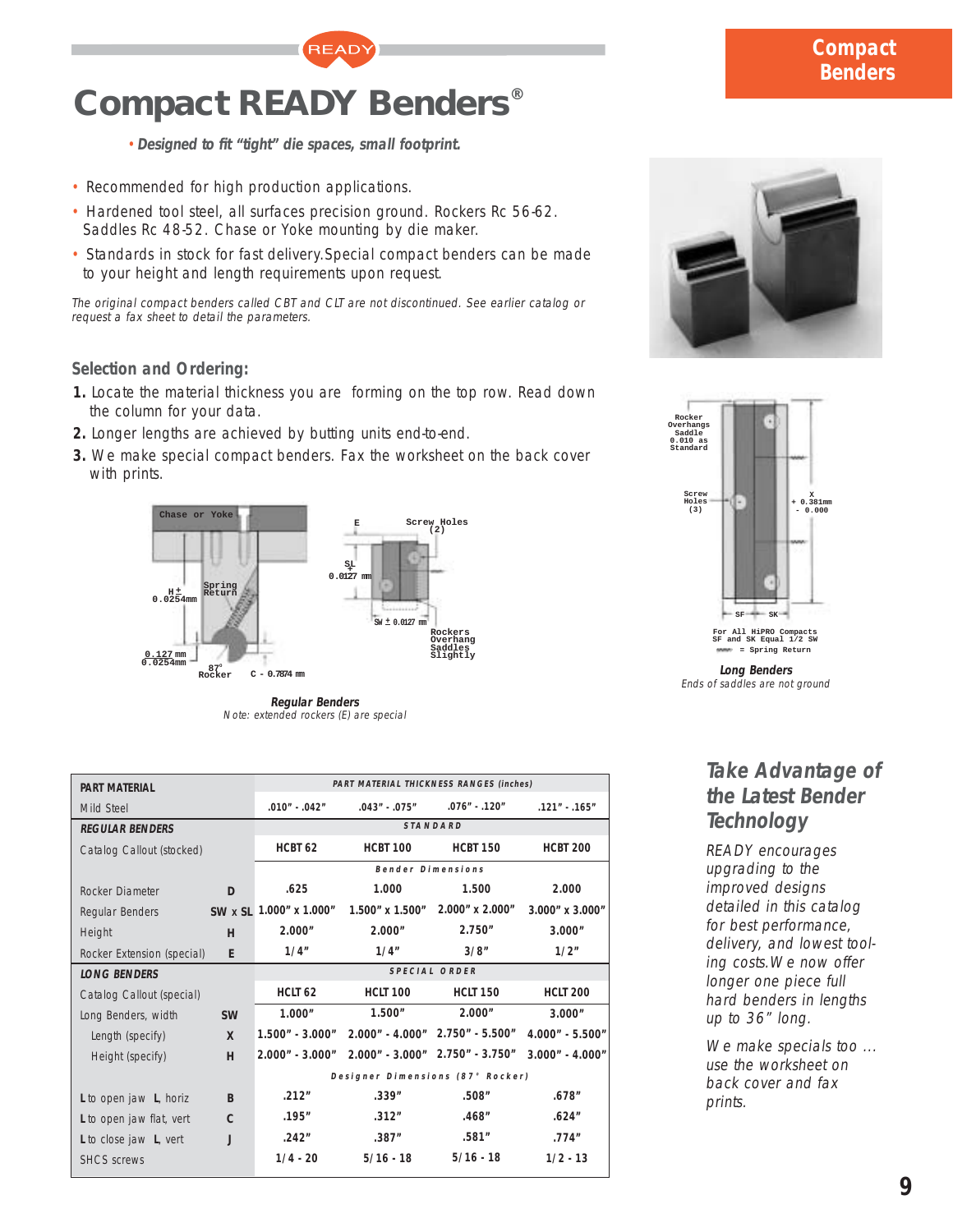## **Bender Options**

**"Wipe Tooling" darts are high maintenance - Benders make it simple.**

**Eliminate:**

- **• galling and maintenance**
- **• unattractive parts**
- **• secondary operations**



**V Height –** The only dimension darts can hold because material thickness varies.







**Special Saddle Style RETT/RETC**



**READY** 

## **1. Dart Stiffeners ... Benders Make it Easy**

#### **Standard darts are shown below or you**

**can specify your own angle and dowel size.** Darts are rolled into the part during bending, reducing springback and stiffening the part. Darts are produced using dowels through the rocker and require relief grooves in the anvil. The side angles of the darts are a function of the angle and size of the dowel.

Darts are available as specifiable extras on all READY Benders®. Darts are central on a 45° angle unless detailed.

|                                           | <b>Rocker Diameters</b> |                                    |                |                |             |                |  |  |  |  |
|-------------------------------------------|-------------------------|------------------------------------|----------------|----------------|-------------|----------------|--|--|--|--|
| Vee                                       | 5/8                     |                                    | $1 - 1/2$      |                | $2$   2-1/2 | 3              |  |  |  |  |
| <b>Height</b>                             |                         | <b>Standard Dart Spec. Numbers</b> |                |                |             |                |  |  |  |  |
| .100"                                     | V1                      | V1                                 |                |                |             |                |  |  |  |  |
| .200"                                     | $V2*$                   | V <sub>2</sub>                     | V <sub>2</sub> |                |             |                |  |  |  |  |
| .350"                                     |                         | V3*                                | V <sub>3</sub> | V <sub>3</sub> |             |                |  |  |  |  |
| .500"                                     |                         |                                    | $V5*$          | $V5*$          | V5          | V <sub>5</sub> |  |  |  |  |
| Dowel   093   156   250   312   375   500 |                         |                                    |                |                |             |                |  |  |  |  |

\*Dowel may be upsized to avoid a gap between the rocker and the dowel.

**Benders gently roll stiffening "darts" into a wide range of formed parts.**

#### **How to Specify**

Add your selection of Dart Spec. No. after Catalog Number:

|     | REC 150  | $X = 2n$ | 2 V3, Darts, $G = 1n$ |
|-----|----------|----------|-----------------------|
| Qtv | Cat. No. | Length   | Dart Callout          |

## **2. Tooth Benders ... Eliminate Part/Die Interferences**

Tooth benders use special rockers to eliminate die/part interferences. Often the saddle needs to be made special without gibs in one piece. Send prints for a quotation.

#### **How to Specify**

Add TW dimension after Catalog Number:

| $\mathcal{D}$ | HCTT 62         | TW 400" |
|---------------|-----------------|---------|
|               | <b>RETT 100</b> | TW 500" |
| 2             | <b>RETC 100</b> | TW 500" |
| Qty           | Cat. No.        | TW dim. |

| Rocker          | <b>Min. TW Dimensions</b>           |                                           |  |  |  |  |
|-----------------|-------------------------------------|-------------------------------------------|--|--|--|--|
| <b>Diameter</b> | <b>Compact Style</b><br><b>HCTT</b> | <b>Special Saddle</b><br>Style, RETT/RETC |  |  |  |  |
| .625            | .312                                | .312                                      |  |  |  |  |
| 1.000           | .500                                | .438                                      |  |  |  |  |
| 1.500           | .625                                | .500                                      |  |  |  |  |
| 2.000           | .750                                | .625                                      |  |  |  |  |
| 2.500           |                                     | .688                                      |  |  |  |  |
| 3.000           |                                     | .750                                      |  |  |  |  |

\*TW central unless detailed.

Please note: The saddle is special (gib built-in) to accept a narrow rocker tooth width. Tooth benders are available on all types of READY Benders® as specials.

**Over Square Bends**



**3. Over Square Bends ... up to 120° in one press stroke**

The READY Bender's® ability to bend 30° beyond ninety (120° PA) is one of its greatest features. Customers buy standards and do this simple alteration themselves, adding a degree or two of overbend to the rocker. This easy alteration is done by grinding the bending jaw of the rocker, while not disturbing the working radius of the bending lobe (grind past centerline).

#### **For assistance, call READY Technology and we will give you the necessary dimensions to make this alteration.**

**Note:** Severe overbend (over 109° PA) with a small radius (less than PT) can create a situation where the rocker may catch on the anvil.



READY will check your application and advise if a pad or special rocker design is needed.

It's easy to alter rockers for more or less overbend. Example shows standard 87° rocker. Check to make sure the Anvil has more relief angle than the rocker angle A. Rockers are easy to alter.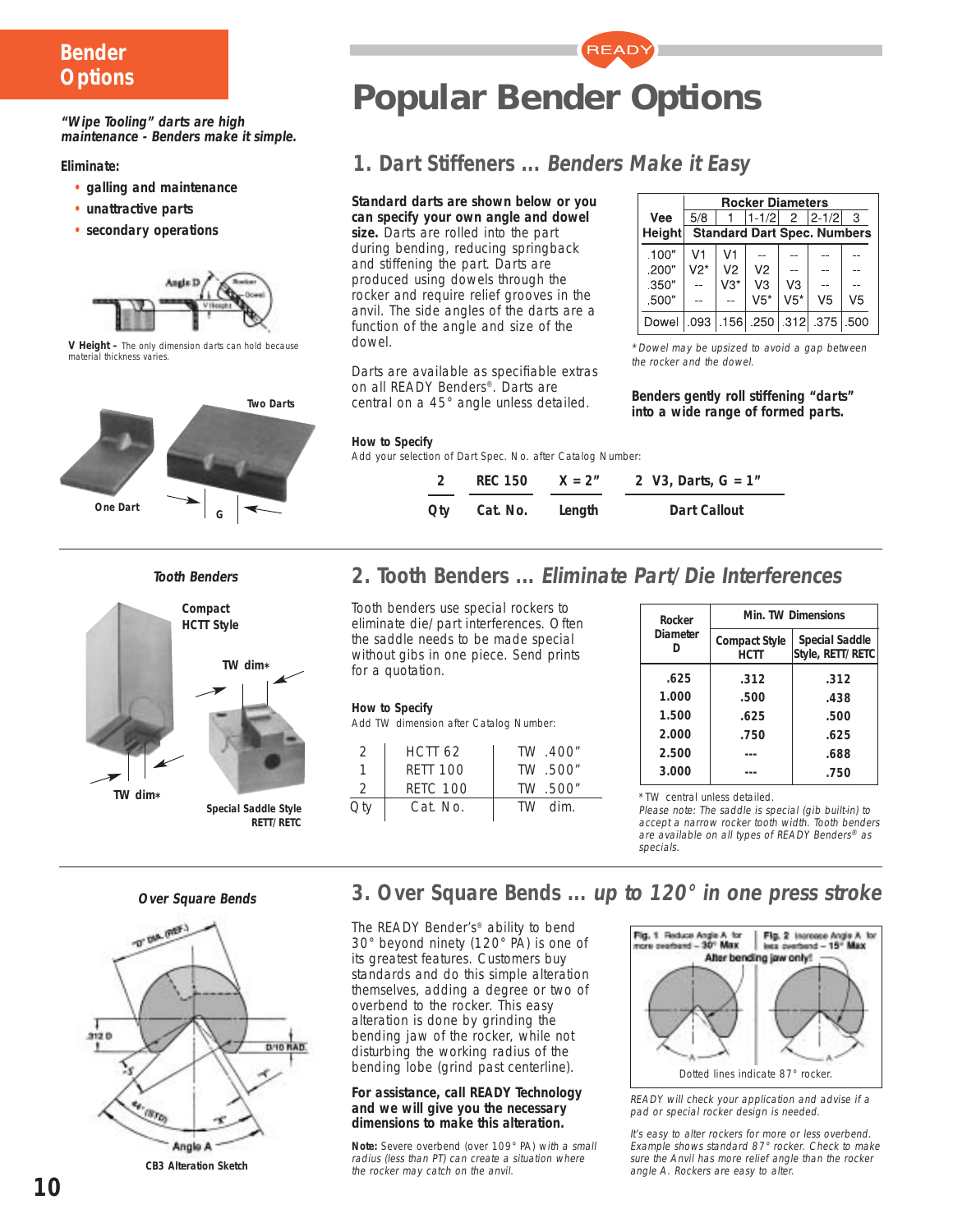## **The "Hemmer"**

- **Eliminate Die Stations and Operations;**
- **• Use in Progressive Dies, Automated Machines**

This patented tool can form a slightly open bend completely flat in one vertical press stroke. Use it to form UP or DOWN in high production stamping dies and automated machines. Eliminate the cam action "pre-hem" operation and do hems in two stations instead of three.

We use full hard D-2 rockers and special READY High Production style saddles. This is a special bender, yet attractively priced.

All hem applications should be quoted by READY. Fax prints and the worksheet on the back cover. We usually suggest a test-bend using your material to accurately predict results and select the right hemmer design. We charge a modest fee for this service, based upon the application.

## **Pad Benders**

Pads can help in many bender applications. By activating the bender on top of a pad, you isolate the rocker from the part on the critical holddown surface. NO CONTACT = NO MARK.







#### **Important Hemmer Functions**

- **1.** Diameter may be chosen more by leg height than material thickness.
- **2.** Testing is highly recommended on all hem applications to help determine proper positioning.
- **3.** Pressure pad needed to avoid sliding as hemmer contacts and flattens.
- **4.** Maximum hemmer length is 12". For longer lengths, butt end-to-end with .010" gap between saddles.

## **Not Just for Elimination of Tool Marks**

#### **Important Pad Functions**

- **1.** Pads can be designed to match a part's "irregular" shape on one side yet be flat and parallel on the surface that the bender contacts.
- **2.** Eliminates rocker contact and impact on part holddown surface.
- **3.** To protect a part cutout or hole from distortion due to its proximity to the bend line.
- **4.** To eliminate humping of the material when the application dictates upsizing the rocker diameter. The pad provides holddown pressure close to the bend radius.
- **5.** To match a standard rocker diameter to the Zee bend or offset vertical height. Allows use of standard rockers versus making specials.

#### **When Using Pads, READY Technology Recommends:**

- **1.** Locate the pad and its shoulder screws/ spools as close as possible to the tangency point of the radius. This location and bushings or guides will prevent the pad from tipping.
- **2.** Springs to lift the pad should work separately from the spring return of the bender.
- **3.** Additional part holddown may be required in some applications (pilots, die springs or nitrogen cylinders).

#### **The "Hemmer" Pad Benders Eliminate Tool Marks**





## **Bending Without Tool Marks**

READY Benders® normally leave a slight burnish or shine mark on both part surfaces. This is a big improvement over wipe tool scrapes and gouges.

Elimination of tool marks is not just for prepainted metal - one of our big success areas. Use of pads (bottom, left) and highly polished steel rockers are very successful on prepaint and other decorative surfaces.

Depending on acceptable tool mark criteria, we have the solution to most situations. Test--bending (page 19) is the safe approach. For a modest fee, we will form your material using our benders and send you a report with your sample for evaluation.



Solid Delrin® Rockers or Delrin® Inserted Rockers are used without pads on low to medium production applications.

Delrin<sup>®</sup> is a registered trademark of E.I. Dupont.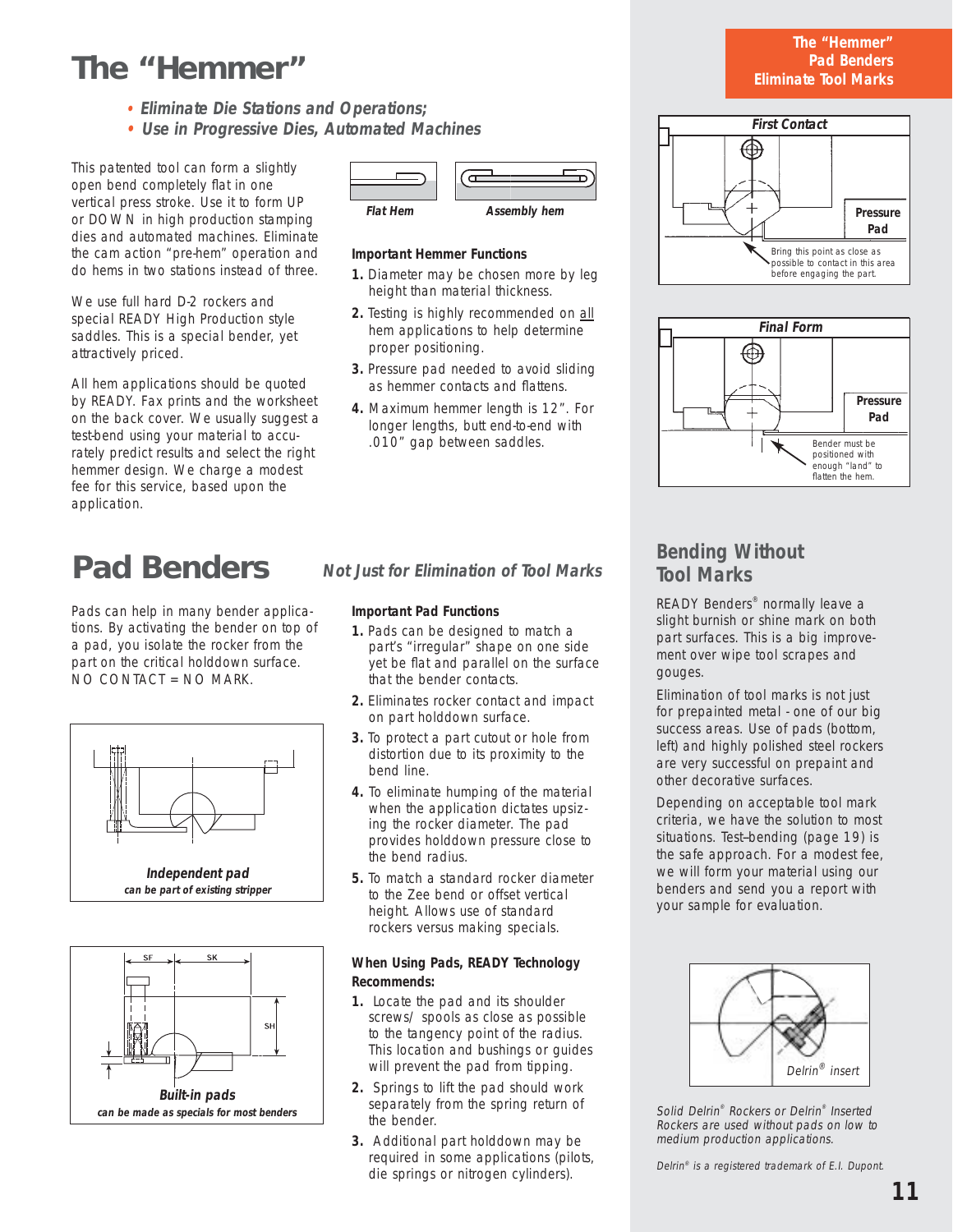## **Bender Location Design Formulas**





**The formula for the "K" dimension of a 87° standard rocker is:**

Formula for 'A' = 87°,rocker  $K = PT + PR$ Tan (A/2)

## T T NOTE-BACK **TAPER RELIEF** (Clamp position shown solid, overbend position dotted)

**Benders require 50-80% less tonnage than wipe tools.**



**Bend Allowance**

## **Bender Location and Design Formulas:**

## **1. Bender location ... CAD compatible "K" Dimension**

**READY** 

The "K" Dimension is the distance between the centerline of the anvil radius and the centerline of a fully closed rocker. Its purpose is to aid the designer in dimensioning the key slots needed to locate the READY Bender® easily.

When the toolmaker actually sets the READY Bender®, he is in fact setting to the "K" Dimension. Correct setting of the bender will provide for longer tool life and better parts.

The "K" Dimension changes as an overbend is added to or subtracted from the bending lobe. Though the centerline of the rocker is constant, it will move closer to or further from the anvil radius.

These formulas are only valid for square 90° bend angles. For overbends up to 120° or underbends down to 60°, please consult READY. Due to the trigonometric variations, the formulas are completely changed and can not be generalized.



## **2. Tonnage Formula for READY Benders®**

READY Benders® require 50-80% less tonnage than wipe bending tools. The clamping lobe provides part holddown from first contact, the bending lobe has greater bending leverage. The ability to overbend up to 120° eliminates the need for coining and bottoming.

 $F =$  force required S= nominal ultimate tensile strength W=width of bend  $T =$  stock thickness L= span (as a beam)  $L=B+R+T$ B= designer dimension of 1" dia. rocker

R= anvil radius

#### **Example:**

F= 2.25 x  $\underline{\text{SWT}}^2$ ; L= B<sub>1</sub>+ T + R = 0.343 + 0.060 + 0.060 = 0.463 L (1" DIAMETER ROCKER)  $F = 2.25 \times 50,000 \times 1" \times 0.060^2 = 875$  lb. = 0.44 ton 0.463

## **3. General Bend Allowance Formula**

READY Benders<sup>®</sup> overbend to allow for springback instead of coining the part material to "set" the bend. As a result, benders leave more material within the bend radius so the bend allowance is greater than wipe bending.

**Caution.** As we all know, bend allowance may change with different materials and even within different coils of the same material. The only way to be sure of the bend allowance is to test bend the material and measure the BA. (See Test Bending Service, page 19).

### **The general formula is:**

Bend Allowance  $(BA) = .01745 \times PA \times [PR + (PT \times .43)]$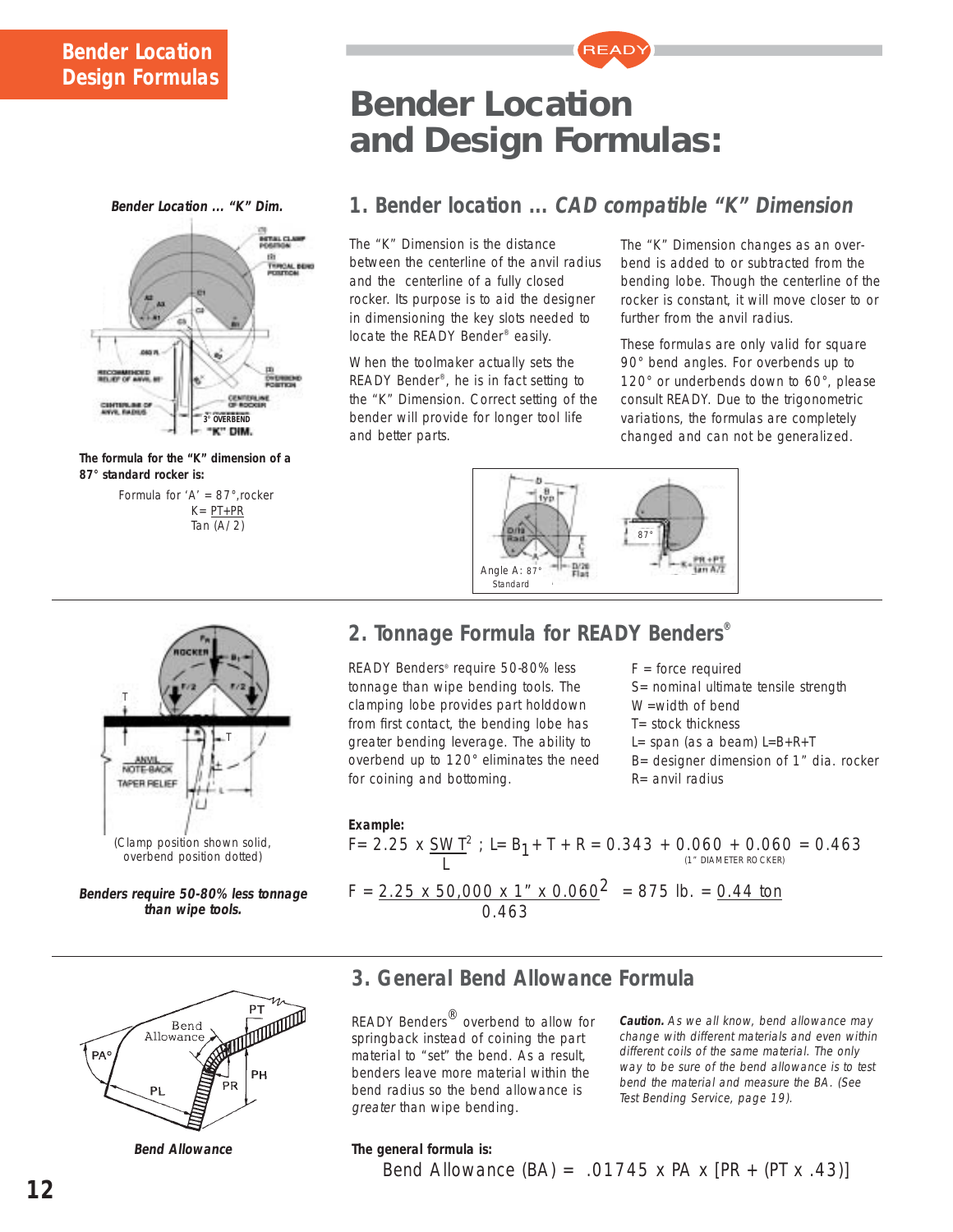## **How To Install READY Benders®**

**1.** Release the return spring(s) and plunger(s) by releasing the lube fitting or set screw so the rocker can rotate freely. Do not remove the gib from the saddle.

**2.** Using two pieces of the part material, place one piece on the holddown side of the anvil near to but not into the anvil radius (see drawing right). Put the bender into approximate position.

**3.** Keeping the second piece of material flush to the bending lobe of the rocker like a feeler gage (moving up and down minorly), set the opening between the tangency of the anvil radius and the bending jaw of the rocker. The anvil should be ground with 2° to 3° more back taper relief than the rocker's angle "A" being used.

**4.** Locate the bender with a key for proper location and resistance to side load.

**5.** Tighten the fastening screws. Lubricate the bender with light oil. Make sure no debris has lodged in spring return area, especially after machining mounting holes.

**6. Bender Adjustment.** You can vary overbend by minor shut height adjustments. Progressive dies are usually best

adjusted by moving the bender slightly in (closer to anvil) for more overbend, or out



(away from anvil) for less overbend. The standard 87° rocker only has 3° overbend. Anvil inserts can be shimmed or reground to avoid moving the bender.

**7.** For more details to properly locate READY Benders®, see page 12.

## **Troubleshooting Guide**

| <b>Problems</b>                                            | <b>Possible Reasons</b>                                       | <b>Solutions</b>                                                                                                                     |
|------------------------------------------------------------|---------------------------------------------------------------|--------------------------------------------------------------------------------------------------------------------------------------|
| 1. UNDERBENT                                               | A. Bender is set "too open" Reset bender per instructions.    |                                                                                                                                      |
|                                                            | B. Material is too thick Use the next larger bender.          |                                                                                                                                      |
| DO NOT set the die<br>deeper! See<br><b>WARNING</b> below! |                                                               | C. Part radius is too large Use the next larger bender, or reduce<br>the part radius.                                                |
|                                                            | D. Material is "springy"                                      | Decrease angle A per Fig. 1 below<br>and reset bender per instructions.                                                              |
| 2. OVERBENT                                                | A. The bender is set too tight Reset bender per instructions. |                                                                                                                                      |
|                                                            |                                                               | B. Part material is too soft Increase angle A per Fig. 2 below<br>and reset bender per instructions.                                 |
|                                                            |                                                               | C. Part radius is too small Increase angle A per Fig. 2 below.<br>Another option is to match rocker and<br>anvil to 90°. No coining. |
| 3. HOOK                                                    | A. Material is being "trapped"                                |                                                                                                                                      |
|                                                            | at the tangency (pinch point)                                 | Reset bender per instructions. Check<br>anvil radius, it may be too small. Call                                                      |
|                                                            | R. Pocker is too large for the                                | READY Technology.                                                                                                                    |

#### **4. EXCESSIVE MARKING**



A. Bender is set too tight......... Reset bender per instructions. B. Material is too thick or too

B. Rocker is too large for the material thickness....................

strong for rocker diameter........

C. Not enough relief on the anvil.

Refer to catalog page for correct rocker size and set per instructions.

Refer to catalog page for correct rocker size and set per instructions.

Increase relief angle to 2° - 3° less than angle A of rocker

#### **BENDER IS SET MUCH TOO DEEP! 5. SADDLE IMPRINTING ONTO THE PART**



**STOP!** Once the holddown jaw is parallel to the material, ALL adjustments must be in or out. The rocker can be reground to add overbend. **See bender adjustment top of page.**



#### **Install, Adjust and Troubleshooting Benders**



\*NOTE: The back taper relief ground on the anvil is to allow for the overbend required without pinching the material at full closure. (85° minimum anvil angle suggested for all 90° bends). Always grind 2° to 3° more back taper on anvil than the rocker's angle "A" being used.

**Critical - Once the holddown jaw is parallel to the material, ALL adjustments must be in or out. The rocker can be reground to add overbend...**

## **READY Can Help You**

A copy of bender installation instructions are packaged with every bender shipped. We can assist you if you have technical questions or concerns.

#### **Please note, most problems with benders are easy to fix!**

• The #1 biggest problem is not enough back taper relief on the anvil or insert that we form material around. Do not assume please check 85° minimum for all 90° bends (2° to 3° more relief than the rocker's angle A which is 87° standard).

• Too often the bender is improperly located either too close or too far away from the anvil. Check the "K" dimension as per the setting instructions.

## **Ordering Replacements**

**keep a back-up unit in the crib!**



**Bender ID No. for replacement and back-up. Reference this when ordering replacements. To order service kit, state model number or bender ID number followed by "K".**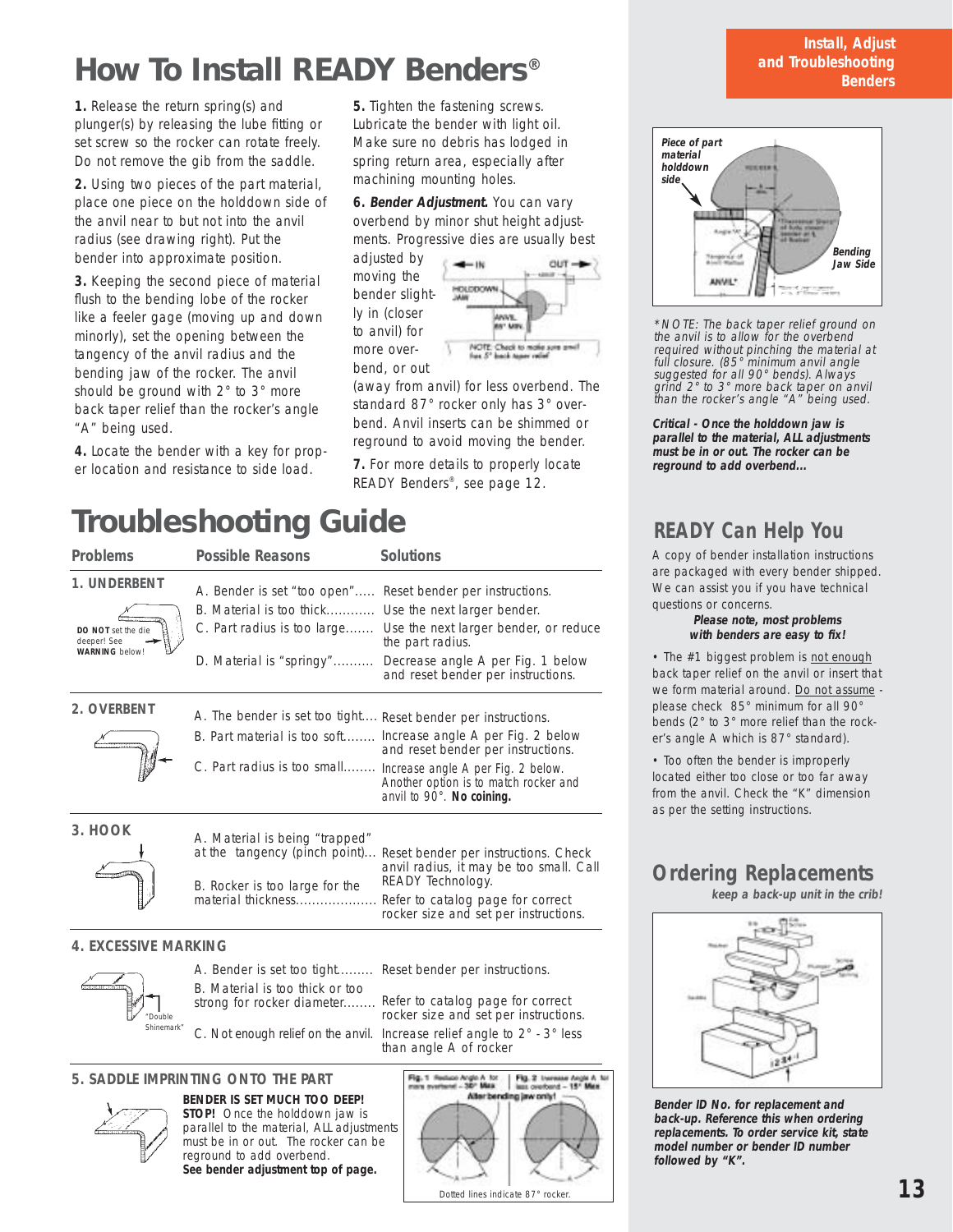## **METRIC READY Benders®**

- **Designed to produce up to one million parts, ideal for most stamping dies.**
- **In stock lengths: 304.8, 609.6 and up to 914.4 mm long.**
- **Segment stock lengths to further reduce your tooling budget; quick delivery.**
- **Custom lengths available, specify.**

#### **Features:**

- **1. Rockers:** fully hardened (Rc 56 Rc 62), S-7 tool steel. Rockers and gibs are held to inch dimensions.
- **2. Saddles:** machinable thru hardened steel; mounting holes left for diemaker to locate where needed. See mounting hole patterns on READY High Production Bender series, pages 16 to 18 for suggestions.
- **3.** Saddle socket is coated for lubrication and long life. Saddle has flush mount lube fittings.
- **4.** Rockers and saddles are CNC ground for precision and interchangeability.
- **5.** Rocker angle is 87° on all standard benders. This allows for 3° of overbend to produce consistent 90° forms in mild steel. Harder steel or larger part radii may require more overbend. Rocker angles can be specified at time of order or altered by the diemaker. See page 10 about oversquare bends.

## **Standard READY Bender® - Metric**



**READY Benders® - Metric**

**Metric Benders are now less expensive than wipe tooling.**

**READY** 

### **Selecting Standard Benders:**

- **1.** Find the PT you are forming in top row of chart below. Read down (vertically) for all data. Verify the PH check (specials can bend shorter PH's).
- **2.** Note minimum and maximum lengths (X) in chart below. Custom lengths are available. Use in stock lengths whenever possible for quick delivery. Longer lengths achieved by butting units endto-end, .254 mm gap between.



Standard benders form a 90° bend in mild steel. The PR should roughly equal the PT. If you have questions or need a special quotation, please fax the worksheet on back cover with prints.

All dimensions are in millimeters.

| <b>Part Material</b><br>₩<br><b>Thickness</b><br>$\overline{A}$<br>(PT) | $0.25 - 1$     | $1 - 1.9$                                                                            | $1.9 - 3$               | $3 - 4.1$               | $4.1 - 5.3$             | $5.3 - 6.4$             |
|-------------------------------------------------------------------------|----------------|--------------------------------------------------------------------------------------|-------------------------|-------------------------|-------------------------|-------------------------|
| Part Height<br>$\hat{\mathbf{v}}$<br>Check (PH)                         | 6.35           | 9.9                                                                                  | 14.8                    | 19.7                    | 24.6                    | 29.5                    |
|                                                                         |                | To use standard benders, PH should exceed these dimensions. Fax prints for specials. |                         |                         |                         |                         |
| In Stock<br>Lengths, $X =$                                              | 304.8<br>609.6 | 304.8<br>609.6                                                                       | 304.8<br>609.6<br>914.4 | 304.8<br>609.6<br>914.4 | 304.8<br>609.6<br>914.4 | 304.8<br>609.6<br>914.4 |
| Minimum Length (X)<br>(Gib Length - GL)                                 | 28.6           | 38.1                                                                                 | 50.8                    | 63.5                    | 76.2                    | 88.9                    |
| Maximum Length (X)                                                      | 609.6          | 609.6                                                                                | 914.4                   | 914.4                   | 914.4                   | 914.4                   |
| <b>MODEL</b><br><b>CALLOUT</b>                                          | <b>RBM 62</b>  | <b>RBM 100</b>                                                                       | <b>RBM 150</b>          | <b>RBM 200</b>          | <b>RBM 250</b>          | <b>RBM 300</b>          |

| $\leftarrow$<br>→                 | Rocker<br><b>Diameter</b><br>$(87°$ Angle) | 15.88 | 25.4  | 38.1  | 50.8   | 63.5   | 76.2   |
|-----------------------------------|--------------------------------------------|-------|-------|-------|--------|--------|--------|
|                                   | Saddle<br>Width<br>(SW)                    | 53.98 | 73.03 | 98.42 | 123.83 | 149.23 | 174.63 |
| $\leftrightarrow$                 | Saddle<br>to Front<br>(SF)                 | 19.05 | 28.58 | 38.10 | 47.63  | 57.15  | 69.85  |
|                                   | Saddle<br>to Key<br>(SK)                   | 34.93 | 44.45 | 60.33 | 76.20  | 92.08  | 104.78 |
| ⇕                                 | Saddle<br>Height<br>(SH)                   | 22.23 | 34.93 | 47.63 | 60.33  | 73.03  | 85.73  |
| $\overline{\circ}$                | Gib<br>Length<br>(GL)                      | 28.6  | 38.1  | 50.8  | 63.5   | 76.2   | 88.9   |
| <b>Rocker Dimensions</b><br>$B -$ | (B)<br>$\leftarrow$                        | 5.39  | 8.61  | 12.90 | 17.22  | 21.54  | 25.83  |
|                                   | (C)                                        | 4.95  | 7.93  | 11.89 | 15.85  | 19.81  | 23.77  |
| ्…                                | $\left( \mathsf{J}\right)$                 | 6.15  | 9.83  | 14.76 | 19.66  | 24.59  | 29.49  |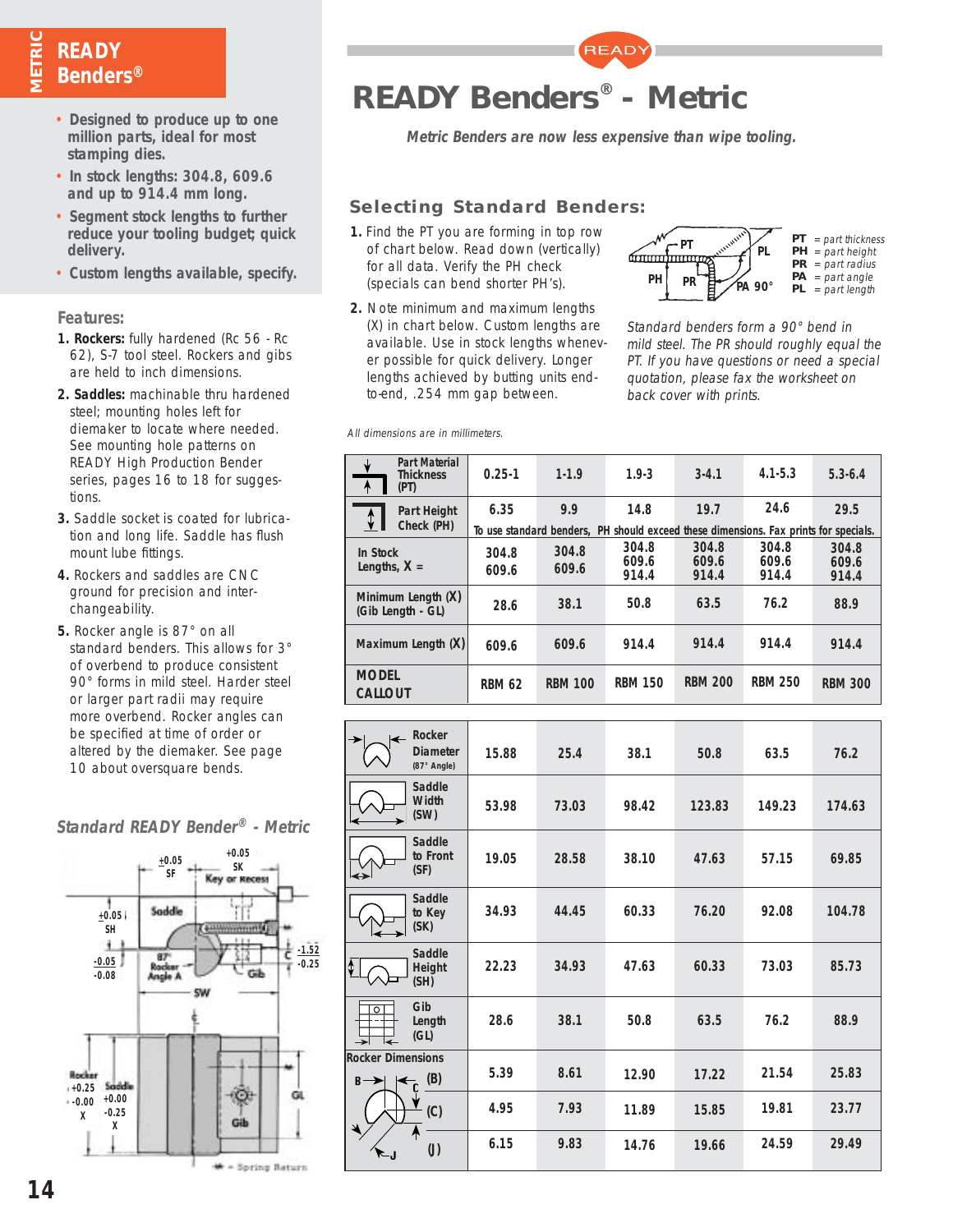## **READY Benders® - Metric: in stock lengths 304.8, 609.6, and some styles 914.4 mm long**

- **Designed so you can segment to shorter custom lengths.**
- **Minimum segment size is the Gib Length (GL).**
- **Custom lengths available, specify.**

**RBM 62: 304.8 & 609.6 mm lengths in stock, 15.88 mm diameter rocker**







**RBM 150: 304.8, 609.6 and 914.4 mm lengths in stock, 38.1 mm diameter rocker**



**RBM 200, 250 and 300: 304.8, 609.6 and 914.4 mm lengths in stock, 50.8, 63.5 and 76.2 mm dia rockers** 



**READY Benders®**

**METRIC** 

### **Length Segmenting:**

- **1.** 304.8 mm lengths are shown (left). 609.6 and 914.4 mm lengths are a repeating pattern of the 304.8 mm length.
- **2.** Minimum segmenting size is the GL (gib length) dimension. Each segment needs a gib to retain rocker. Spring returns are marked by  $\ddagger$  and are under gibs.

#### **How to Segment:**

- **1.** Remove rocker by taking out set screw/lube fitting. Rotate rocker to remove the spring return plunger mechanism and rocker.
- **2.** Rocker is fully hardened (Rc 56- 62). Cut with wire machine or best way to precise length/size.
- **3.** Saddle is machinable. Cut with wire machine or best way to precise length.
- **4.** CAUTION: Thoroughly de-burr and clean saddle and rocker. Make sure no chips or dirt remain in saddle/rocker spring return pockets before reassembly.
- **5.** Reassemble and check to make sure rocker returns easily when rotated.

## **READY Can Segment:**

- **1.** You must purchase the entire 304.8, 609.6 or 914.4 mm length and specify the segment dimensions. The remaining pieces are shipped with the tooling unless specified otherwise. No rebates on unused pieces.
- **2.** Cost per precision cut: RBM 62, 100: \$50.00, USD, per cut All larger: \$65.00, USD, per cut



 $GL = gib$  length

Flush mount lube fittings at end of spring return.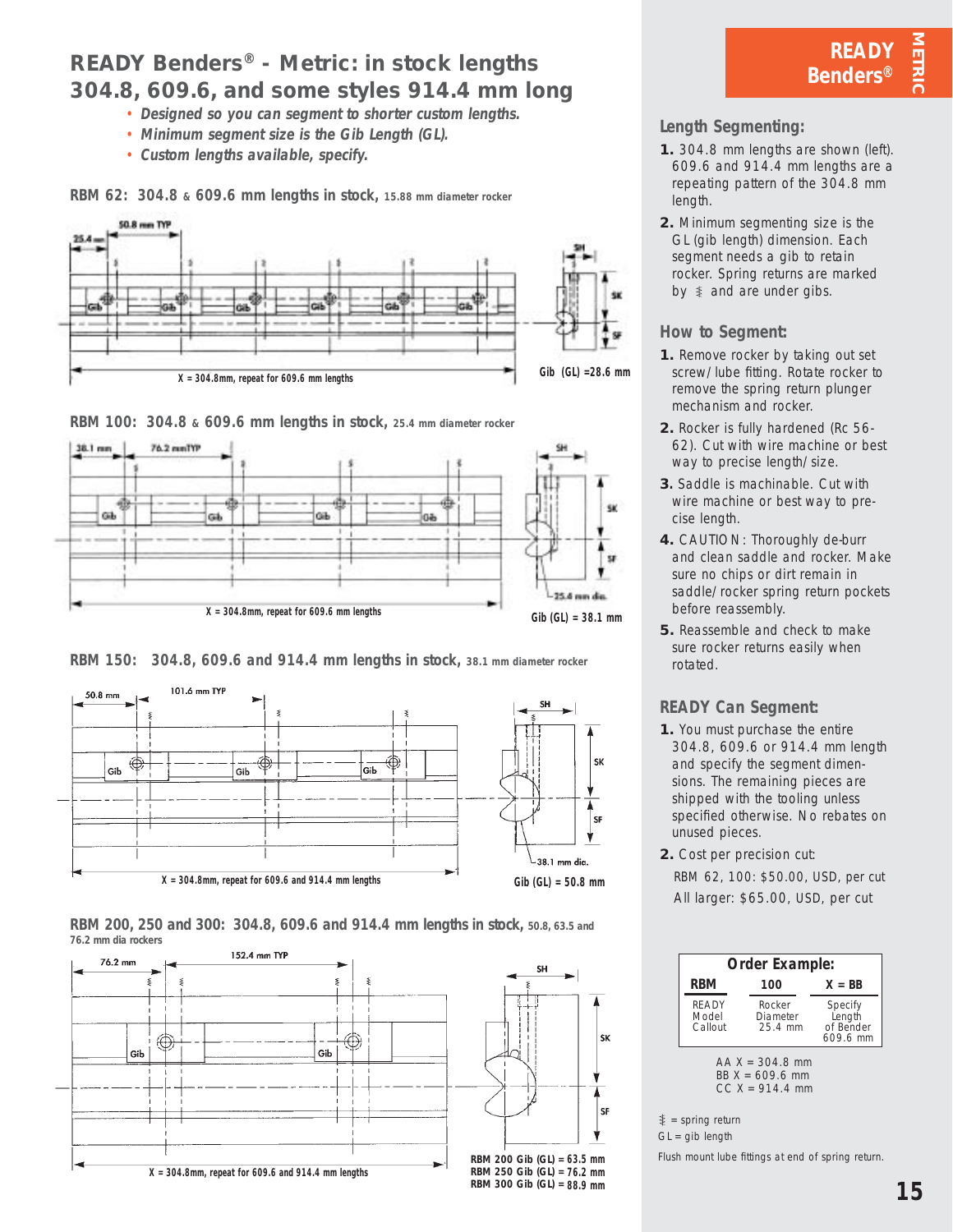## **READY High Production Benders**

**METRIC**

- **Use whenever production exceeds a million parts, ideal for most stamping dies.**
- **In stock lengths, see page 17. Now available up to 914.4 mm long.**
- **For custom lengths, see page 18.**

### **Features:**

- **1. Rockers:** fully hardened (Rc 56 to 62), S-7 tool steel.
- **2. Saddles:** fully hardened (Rc 48 to 52) A-2 steel. Counterbored mounting holes per patterns on pages 17 and 18. Flush mount lube fittings.
- **3.** Rockers and saddles are CNC ground for precision and interchangability.
- **4.** Rocker angle is 87° on all standard benders. This allows for 3° of overbend to produce consistent 90° forms in mild steel. Harder steel or larger part radii may require more overbend. Rocker angles can be specified at time of order or altered by the diemaker. See page 10 about oversquare bends.

|         | <b>Production Bender - Metric</b> |
|---------|-----------------------------------|
| $+.025$ | $+.025$                           |
|         |                                   |
|         |                                   |

**Standard READY High**



• Tapped mounting holes available as specials.

**READY High Production Benders - Metric**

• **Our highest production bender - now available up to 914.4 mm long.**

**READ** 

• **This is an inch product, the same as READY High Production Benders - Inch, on pages 6 to 8, except with metric mounting holes.**

## **Selecting Standard Benders:**

- **1.** Find the PT you are forming in top row of chart below. Read down (vertically) for all data. Verify the PH check (specials can bend shorter PH's).
- **2.** Note minimum and maximum lengths (X) in chart below. Custom lengths are available. Use in stock lengths whenever possible for quick delivery. Longer lengths achieved by butting units endto-end, .254 mm gap between.



Standard benders form a 90° bend in mild steel. The PR should roughly equal the PT. If you have questions or need a special quotation, please fax the worksheet on back cover with prints.

All dimensions are in millimeters.

| <b>Part Material</b><br><b>Thickness</b><br>$\overline{A}$<br>(PT) | $0.25 - 1$              | $1 - 1.19$                         | $1.9 - 3$                | $3 - 4.1$      | $4.1 - 5.3$                                                                                  | $5.3 - 6.4$    |
|--------------------------------------------------------------------|-------------------------|------------------------------------|--------------------------|----------------|----------------------------------------------------------------------------------------------|----------------|
| Part Height<br>$\hat{\mathbf{v}}$<br>Check (PH)                    | 6.35                    | 9.9                                | 14.8                     | 19.7           | 24.6<br>To use standard benders, PH should exceed these dimensions. Fax prints for specials. | 29.5           |
| In Stock<br>Lengths, $X =$<br>(see page 17)                        | 28.6<br>88.90<br>152.40 | 38.1<br>101.60<br>152.40<br>228.60 | 50.8<br>127.00<br>203.20 | 63.5<br>177.80 | 76.2<br>177.80                                                                               | 88.9<br>152.40 |
| Minimum Length (X)<br>(Gib Length - GL)                            | 28.6                    | 38.1                               | 50.8                     | 63.5           | 76.2                                                                                         | 88.9           |
| Maximum Length (X)                                                 | 609.6                   | 609.6                              | 914.4                    | 914.4          | 914.4                                                                                        | 914.4          |
| <b>MODEL</b><br><b>CALLOUT</b>                                     | <b>RMC 62</b>           | <b>RMC 100</b>                     | <b>RMC 150</b>           | <b>RMC 200</b> | <b>RMC 250</b>                                                                               | <b>RMC 300</b> |

| $\left  \leftarrow \right $                             | Rocker<br><b>Diameter</b><br>(87° Angle) | 15.88 | 25.4  | 38.1  | 50.8   | 63.5   | 76.2   |
|---------------------------------------------------------|------------------------------------------|-------|-------|-------|--------|--------|--------|
|                                                         | Saddle<br>Width<br>(SW)                  | 53.98 | 73.03 | 98.42 | 123.83 | 149.23 | 174.63 |
| ଭ                                                       | Saddle<br>to Front<br>(SF)               | 19.05 | 28.58 | 38.10 | 47.63  | 57.15  | 69.85  |
|                                                         | Saddle<br>to Key<br>(SK)                 | 34.93 | 44.45 | 60.33 | 76.20  | 92.08  | 104.78 |
| ⇕                                                       | Saddle<br>Height<br>(SH)                 | 22.23 | 34.93 | 47.63 | 60.33  | 73.03  | 85.73  |
| ठ<br>$\rightarrow$<br>$\leftarrow$                      | Gib<br>Length<br>(GL)                    | 28.6  | 38.1  | 50.8  | 63.5   | 76.2   | 88.9   |
| <b>Rocker Dimensions</b><br>B→<br>$\blacktriangleright$ | (B)                                      | 5.39  | 8.61  | 12.90 | 17.22  | 21.54  | 25.83  |
|                                                         | (C)                                      | 4.95  | 7.93  | 11.89 | 15.85  | 19.81  | 23.77  |
|                                                         | $\left( \mathsf{J}\right)$               | 6.15  | 9.83  | 14.76 | 19.66  | 24.59  | 29.49  |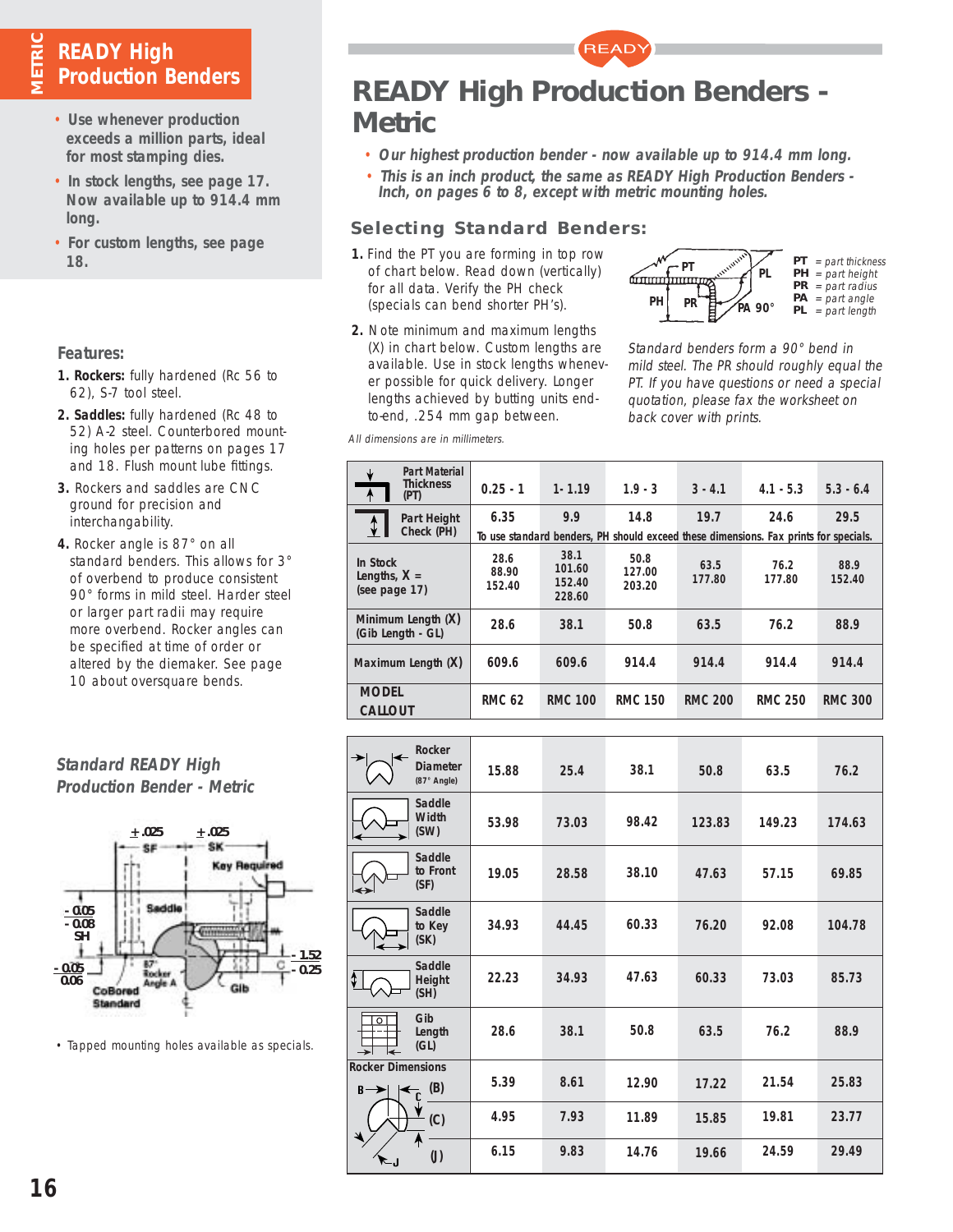## **READY High Production Benders - Metric: in stock lengths**

- **Our highest production bender.**
- **Custom lengths up to 609.6 or 914.4 mm long available, see page 18.**
- **This is an inch product, the same as READY High Production Benders Inch, on pages 6 to 8, except with metric mounting holes.**



#### **Mounting Hole Locations**

Hole patterns can be used by diemakers for similar length benders that do not come with mounting holes.

|                         |                        |             |        |             |       |       |       |                     | <b>Tolerances Held</b>                                                                    |
|-------------------------|------------------------|-------------|--------|-------------|-------|-------|-------|---------------------|-------------------------------------------------------------------------------------------|
| <b>Model</b><br>Callout | Length<br><b>Style</b> | X<br>Length | B      | $\mathbf C$ | D     | E     | F     | <b>SHCS</b><br>size | $X =$ saddle length<br>+0mm / $-0.25$ mm;                                                 |
|                         | AA                     | 28.58       | 14.29  | 9.00        | 9.00  | 30.00 | 14.00 | M4                  | $X =$ rocker length                                                                       |
| <b>RMC 62</b>           | cc                     | 88.90       | 44.45  | 38.46       | 22.23 | 30.00 | 14.00 | M4                  | +0.25mm / $-0$ mm;                                                                        |
|                         | <b>DD</b>              | 152.40      | 76.20  | 70.21       | 38.10 | 30.00 | 14.00 | M4                  | Screw locations held<br>$± 0.13$ mm;                                                      |
|                         | AA                     | 38.10       | 19.05  | 12.00       | 12.00 | 37.50 | 21.50 | M <sub>6</sub>      |                                                                                           |
|                         | <b>BB</b>              | 101.60      | 50.80  | 44.25       | 44.25 | 37.50 | 21.50 | M <sub>6</sub>      |                                                                                           |
| <b>RMC 100</b>          | cc                     | 152.40      | 76.20  | 67.18       | 38.10 | 37.50 | 21.50 | M <sub>6</sub>      |                                                                                           |
|                         | <b>DD</b>              | 228.60      | 114.30 | 105.31      | 57.15 | 37.50 | 21.50 | M <sub>6</sub>      | Order Example:                                                                            |
|                         | AA                     | 50.80       | 25.40  | 17.00       | 17.00 | 50.00 | 30.00 | M <sub>8</sub>      | <b>RMC</b><br>100<br>$X = DD$                                                             |
| <b>RMC 150</b>          | <b>BB</b>              | 127.00      | 63.50  | 51.51       | 51.51 | 50.00 | 30.00 | M <sub>8</sub>      | READY<br>Rocker<br>Specify<br>Length<br>Bender<br>Model<br>Diameter<br>25.4 mm<br>Callout |
|                         | cc                     | 203.20      | 101.60 | 86.59       | 50.80 | 50.00 | 30.00 | M <sub>8</sub>      |                                                                                           |
| <b>RMC 200</b>          | AA                     | 63.50       | 31.750 | 21.50       | 21.50 | 65.00 | 37.50 | M10                 |                                                                                           |
|                         | <b>BB</b>              | 177.80      | 88.90  | 73.89       | 73.89 | 65.00 | 37.50 | M10                 |                                                                                           |
| <b>RMC 250</b>          | AA                     | 76.20       | 38.10  | 25.00       | 25.00 | 79.00 | 44.00 | M12                 |                                                                                           |
|                         | <b>BB</b>              | 177.80      | 88.90  | 70.89       | 70.89 | 79.00 | 44.00 | M12                 |                                                                                           |
| <b>RMC 300</b>          | AA                     | 88.90       | 44.45  | 32.50       | 32.50 | 92.50 | 57.00 | M12                 |                                                                                           |
|                         | <b>BB</b>              | 152.40      | 76.20  | 58.19       | 58.19 | 92.50 | 57.00 | M12                 |                                                                                           |

All dimensions are in millimeters. **17**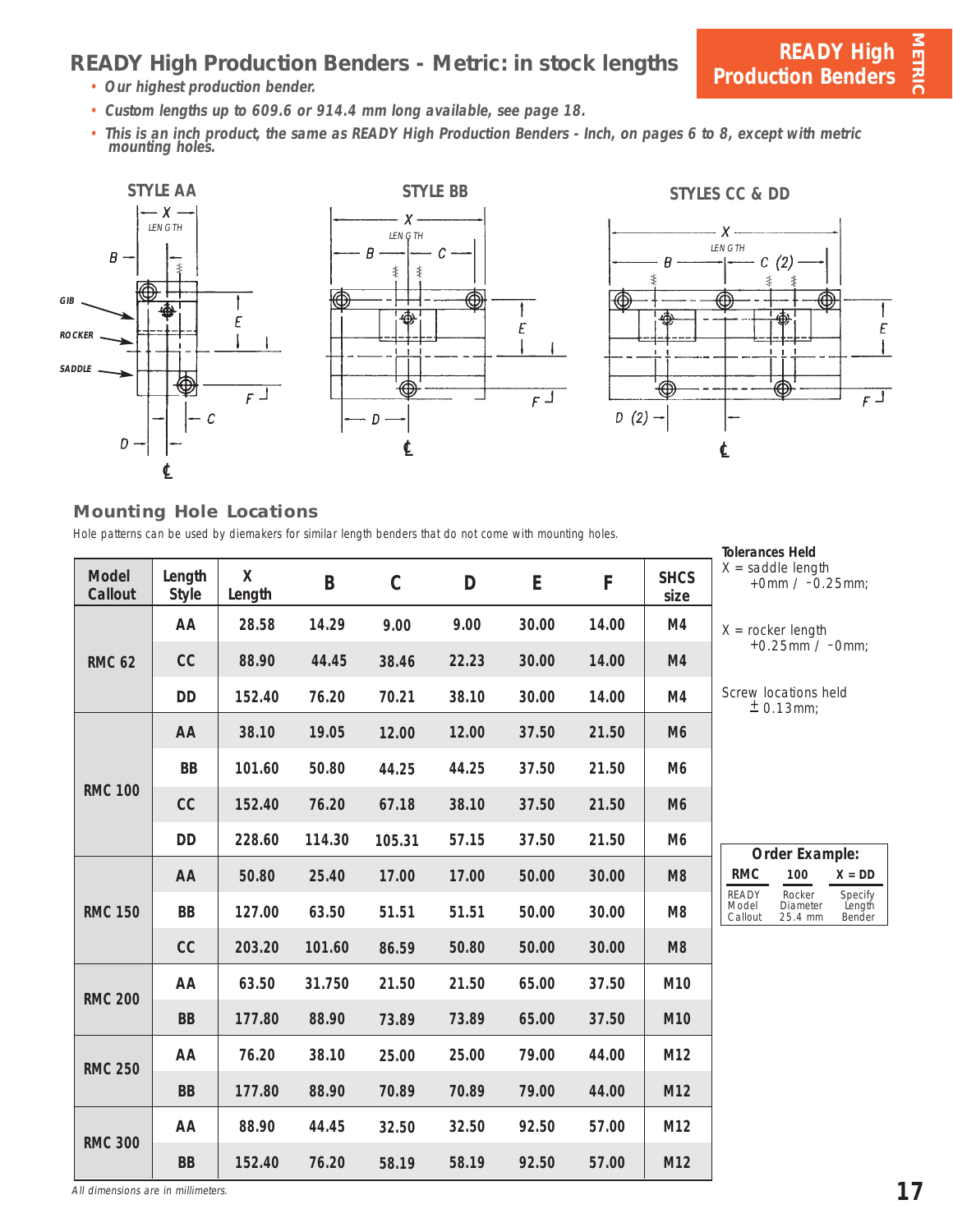## **METRIC READY High Production Benders**

- **READY's CNC grinding technology, delivers lengths up to 914.4 mm long at attractive prices.**
- **Longer lengths achieved by butting two or more units end-to-end, .25 mm gap.**

## **READY High Production Benders - Metric: Custom Lengths**

**READY** 

- **Now available up to 914.4 mm long.**
- **Specify your desired length (X) and READY will deliver.**
- **This is an inch product, the same as READY High Production Benders Inch on pages 6 to 8, except with metric mounting holes.**

### **RMC 62, 100 and 150 Repeating Hole Patterns (for 15.88, 25.4 and 38.1 mm Diameter Rockers)**





#### **RMC 200, 250 and 300 Repeating Hole Patterns (for 50.8, 63.5, 76.2 mm Diameter Rockers)**



#### All dimensions are in millimeters, unless noted otherwise.

| Model and<br><b>Rocker Diameter</b> | X<br>Length                 | А     | B     | C     | D    | E   | <b>SHCS</b><br>size |
|-------------------------------------|-----------------------------|-------|-------|-------|------|-----|---------------------|
| <b>RMC 62</b><br>15.88mm dia.       | lengths                     | 9.00  | 29.00 | 14.00 | X/8  | X/4 | M <sub>4</sub>      |
| RMC 100 25.4mm dia.                 | 152.4 - 305 mm              | 12.00 | 37.50 | 21.50 | X/8  | X/4 | M <sub>6</sub>      |
| RMC 150 38.1mm dia.                 |                             | 17.00 | 50.00 | 30.00 | X/6  | X/3 | M <sub>8</sub>      |
| <b>RMC 62</b><br>15.88mm dia.       | lengths                     | 9.00  | 29.00 | 14.00 | X/12 | X/6 | M4                  |
| RMC 100 25.4mm dia.                 | 317.5 - 609.6 mm            | 12.00 | 37.50 | 21.50 | X/12 | X/6 | M <sub>6</sub>      |
| RMC 150 38.1mm dia.                 |                             | 17.00 | 50.00 | 30.00 | X/10 | X/5 | M <sub>8</sub>      |
| <b>RMC 62</b><br>15.88mm dia.       |                             | 9.00  | 29.00 | 14.00 | X/16 | X/8 | M <sub>4</sub>      |
| RMC 100 25.4mm dia.                 | lengths<br>622.3 - 914.4 mm | 12.00 | 37.50 | 21.50 | X/16 | X/8 | M <sub>6</sub>      |
| RMC 150 38.1mm dia.                 |                             | 17.00 | 50.00 | 30.00 | X/14 | X/7 | M <sub>8</sub>      |
| RMC 200 50.8mm dia.                 | lengths                     | 31.50 | 66.00 | 37.50 |      |     | M <sub>10</sub>     |
| RMC 250 63.5mm dia.                 | 203.2 - 305 mm              | 35.00 | 79.00 | 44.00 | X/4  | X/2 | M <sub>12</sub>     |
| RMC 300 76.2mm dia.                 |                             | 40.00 | 92.50 | 57.00 |      |     | M <sub>12</sub>     |
| RMC 200 50.8mm dia.                 | lengths                     | 31.50 | 66.00 | 37.50 |      |     | M <sub>10</sub>     |
| RMC 250 63.5mm dia.                 | 317.5 - 609.6 mm            | 35.00 | 79.00 | 44.00 | X/6  | X/3 | M12                 |
| RMC 300 76.2mm dia.                 |                             | 40.00 | 92.50 | 57.00 |      |     | M12                 |
| RMC 200 50.8mm dia.                 | lengths                     | 31.50 | 66.00 | 37.50 |      |     | M <sub>10</sub>     |
| RMC 250 63.5mm dia.                 | 622.3 - 914.4 mm            | 35.00 | 79.00 | 44.00 | X/10 | X/5 | M <sub>12</sub>     |
| RMC 300 76.2mm dia.                 |                             | 40.00 | 92.50 | 57.00 |      |     | M12                 |

## **Minimum/Maximum Lengths:**

- **1.**Charts and drawings showing hole locations, etc., start at nominal lengths. Custom lengths start very short, at catalog Gib Length (GL) dimensions.
- **2.** Mounting hole patterns for shorter, custom lengths are available upon request by application.

| Minimum 29 mm (GL) |
|--------------------|
| Maximum 609.6 mm   |
| Minimum 39 mm (GL) |
| Maximum 609.6 mm   |
| Minimum 51 mm (GL) |
| Maximum 914.4 mm   |
| Minimum 64 mm (GL) |
| Maximum 914.4 mm   |
| Minimum 77 mm (GL) |
| Maximum 914.4 mm   |
| Minimum 89 mm (GL) |
| Maximum 914.4 mm   |
|                    |

**3.** PLEASE NOTE: Standard in stock lengths of READY High Production Benders are cataloged on page 17. These ship fast and cost less. The READY Bender® - Metric, pages 14 and 15, is available in custom lengths and can further reduce your tooling budget.

NOTE:

• Counterbored holes standard, tapped available as specials.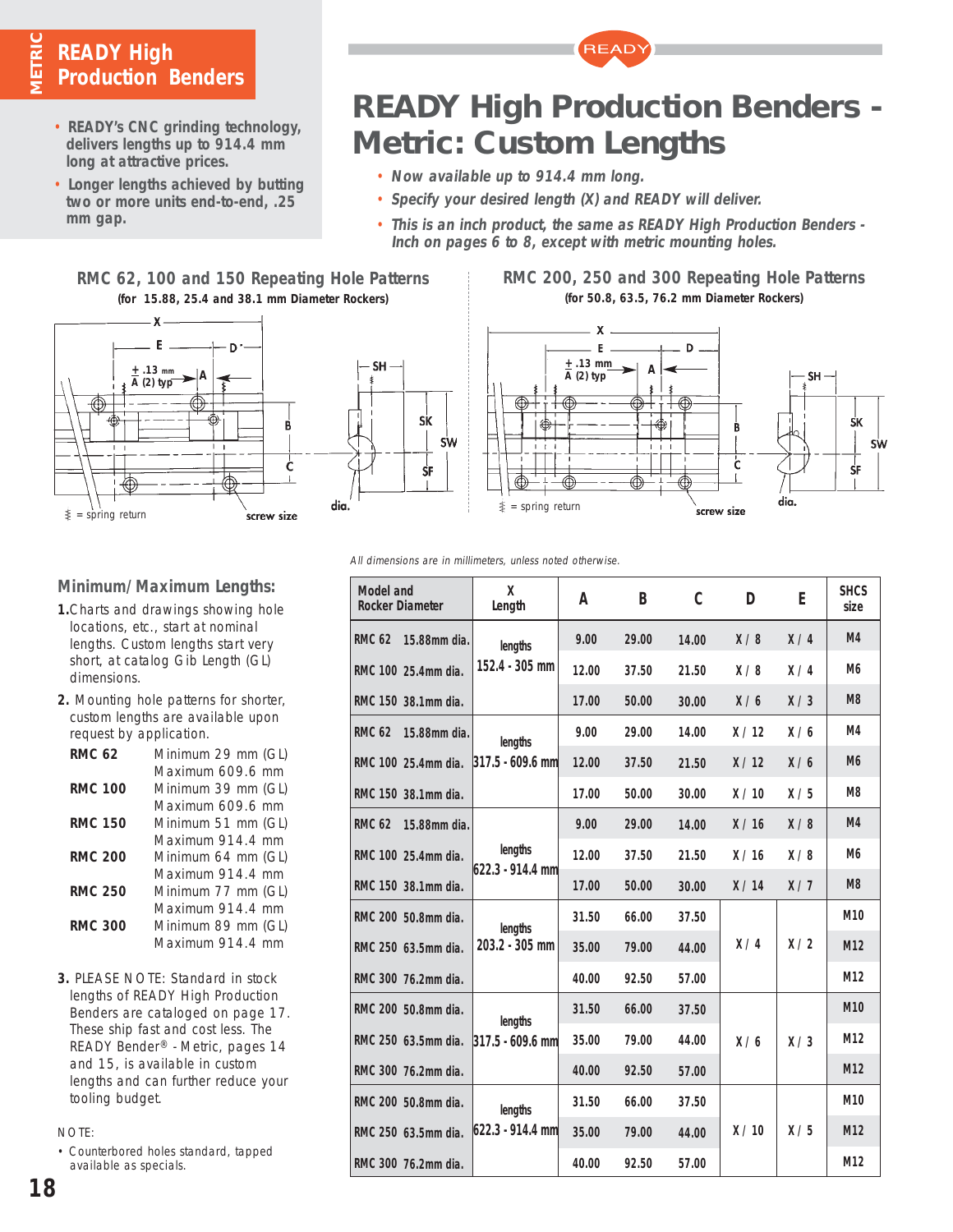## **Our Test-Bending Service Takes the Guesswork Away**

For a modest fee, we'll test-bend your material using our benders. This test is ideal for evaluating compatibility with pre-painted metals, checking for cutout distortion and determining the springback characteristics with your material.

READY Technology will test-bend your material (between .010" and .250") using our standard 87° rocker and 3° overbend.

Tell us the goal of the test bending and we will structure a test to give you

answers. Send ten pieces of your material, 4" x 12" (max. length). A report and three pieces will be returned to you.

Special test-bends are available but may be expensive due to the special tooling required, averaging \$300.00, USD, each and several weeks for tooling.

We can now test bend "The Hemmer" to flatten 90° bends to 180°; see page 11.

Forming 5/8" thick high strength steel pipe hangers for naval ships.  $^{\text{\tiny{\textsf{U}}}}$ 



READY Benders<sup>®</sup> are ideal for a wide range of stamping dies. s







## **Applications, Test Bending**



**19**